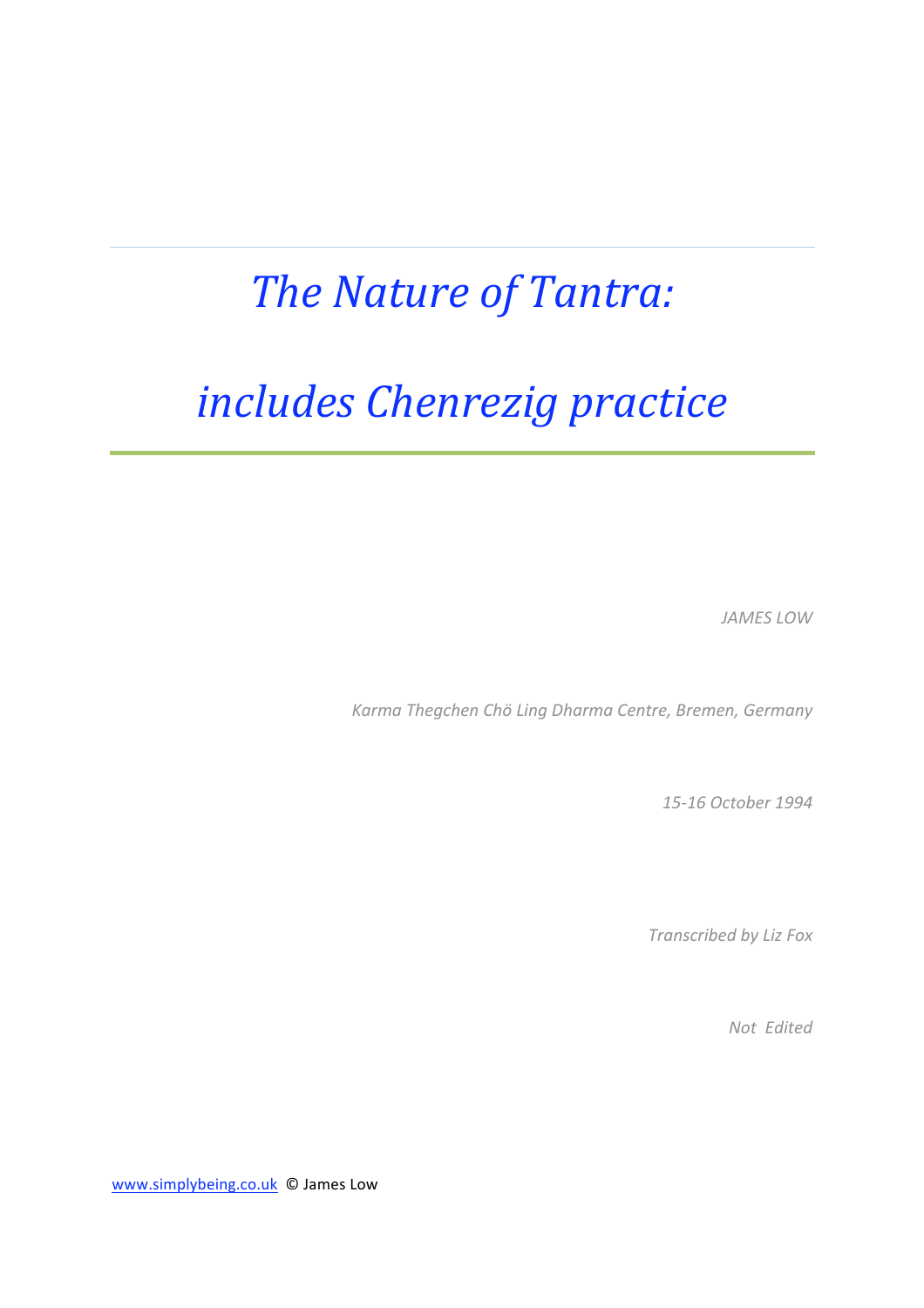## *Excerpts*

*"…It's
not
that
you
either
have
faith
or
you
don't
have
faith.
It's
that
faith
arises
from
causes*  and if we find that the flame of faith is going down we can attend to the causes and then it will go back up again. It's a very simple approach to things and in fact is very important because the power is in our hands. We are the ones who can direct our own inspiration; we are not puppets *dependent
on
forces
from
far
away.
"* 

 $\sigma$ 

*"…If
 we
 are
 mainly
 practising
 with
 a
 primary
 spiritual
 intention
 of
 developing
 wisdom
 and*  compassion, then probably one practice done regularly and with faith and with understanding of *the
meaning
of
the
practice,
that's
more
powerful
than
anything
else…"*

 $\sigma$ 

*"…One
aspect
of
tantra
is
that
it's
a
system
of
magic.
And
by
magic
I
mean
that
it
involves
the*  idea that mentally developed symbols or symbolic practices or rituals will have a transformatory effect in the world. So that there are mantras for stopping the rain, for starting the rain, for curing smallpox. There's mantras for almost anything. And that's called magic. In Tibetan it's called *magic
too.
It's
the
same
kind
of
thing..".*

 $\overline{\mathcal{O}}$ 

*"…But
 the
 other
 main
 aspect
 of
 Tantric
 practices
 is
 that
 they
 are
 designed
 to
 soften
 up
 the*  world. If this little wooden table in front of me is solid wood and as wood, as a hard thing is separate and exists in itself, then the table and myself are two separate entities. So the reality of the table is the parallel but separate reality of myself. But both the philosophical position and the meditation experience of emptiness are all serving to undermine the sense of a real separation between a hard wooden table out there and some kind of soft, invisible mind inside which is *apprehending
it
through
these
water‐bubble
eyes…"*

## **Contents**

| Tantra is a 'result path': we act as if we have already arrived at the result  13 |  |  |  |
|-----------------------------------------------------------------------------------|--|--|--|
|                                                                                   |  |  |  |
|                                                                                   |  |  |  |
|                                                                                   |  |  |  |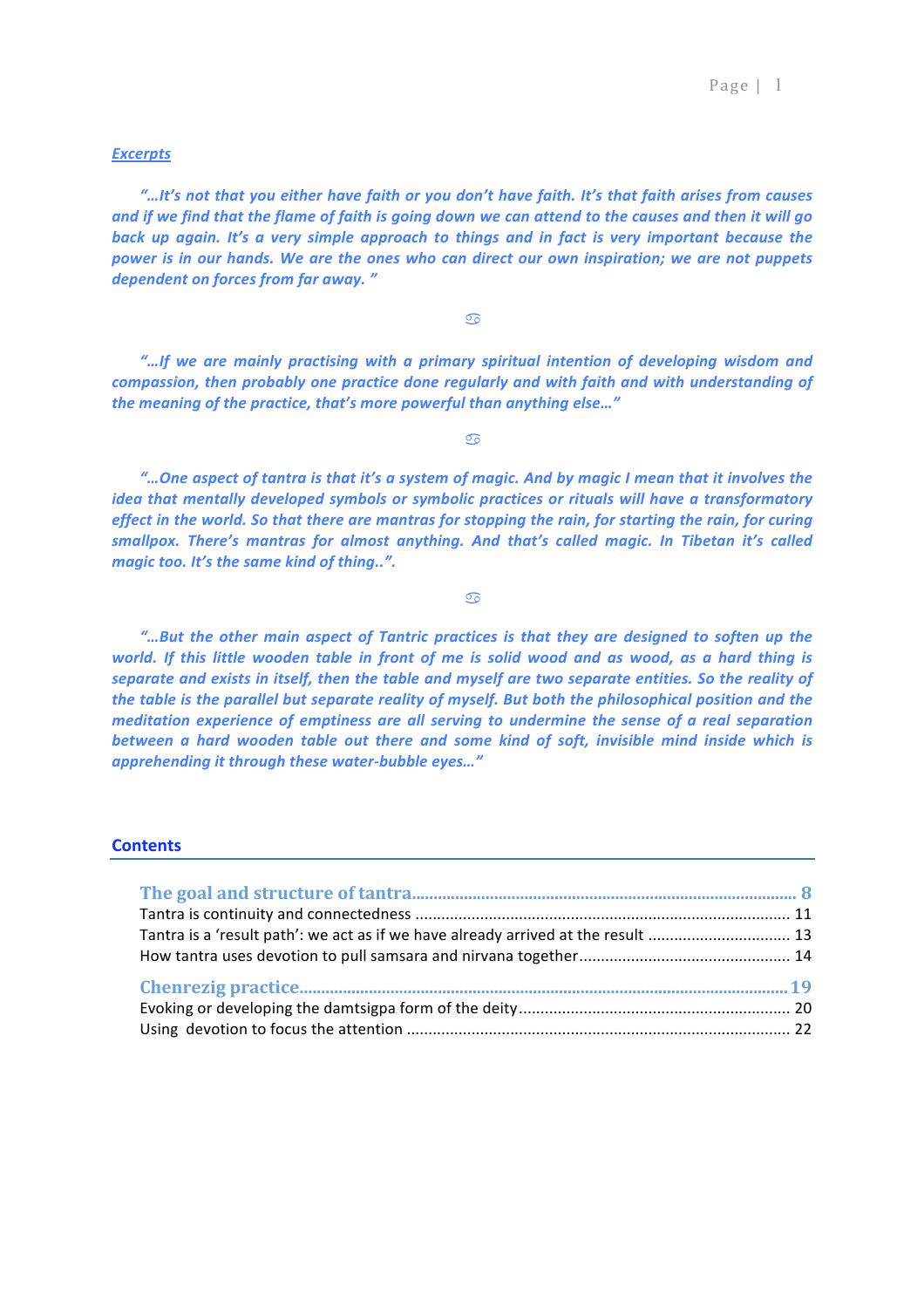OK. So Hello. My apologies for being late, but that's my luck and our luck. If we start in our usual way with this refuge and bodhicitta ... start with this three times and then we'll get into what we're about. So I don't know what tune you sing it to here, but if you start and I will join in. I will let you lead because every place I go people sing these things to different melodies.

Last time I was here I talked a little bit about tantra and I'll return to that theme this time. And what I'll do is this afternoon make some general remarks, bringing up the theoretical underpinnings of the practice of tantra and then tomorrow go through a practice that is often done
in
this
centre,
the
Chenrezig
practice,
and
through
making
some
commentary
on
that, bring
out
how
the
philosophy
is
informing
the
structure
of
the
practice.

The relationship between theory and practice is very interesting. It's certainly been a concern in European philosophy in the last two hundred years. Some times it manifests as a discussion between the relationship between metaphysics and ethics, and sometimes between a discussion of a theory of economics and the possibilities of transformational revolution, as in Marxist dialectic. And I think generally there is the idea that if you understand the principles of something, if you understand how things actually work, then when you come into engaging with the world, with an engagement that's informed by this practice, you're probably on the healthiest
ground.

In a traditional Tibetan monastic setting young monks or young nuns would start to memorise texts and start to hear some commentaries on texts concerned with the way the world is structured. They would learn logic, which would be an analysis of wrong views and false propositions, and they would learn to review the world in terms of a theory of causation. In particular
they
would
study
the
idea
of
dependent
origination.

This is an idea that whatever we see manifesting around us arises as a meeting place of many different lines of causation and that what we take to be a simple discrete object is actually like a very busy market place where many forces are meeting together, but because the forces are meeting so quickly it appears as if they are fixed in a place; a bit like if you go to the cinema the film is going so quickly through the projector that you get the illusion that something fixed is being presented in front of you. And by the analysis of the various stages or the various components
of
forces
coming
together
to
create
the
illusion
of
things
that
exist
in
truth,
there
is a space in which on is not so seduced by the immediate presence of the image.

That is to say an analytic attitude is built into the Tibetan monastic tradition which acts always to try and cool down the impulse that we have just to rush into situations and just to take them at face value. And this idea of dependent origination finds a visible, visual expression in this motif, the Tibetan wheel of life, which I would imagine everyone has seen. And in the outer circle where there are twelve stages, or twelve *nidanas*, which represent the sequencing of moving from one life into the next. You'll find accounts of these, very clear accounts, in many books that are available in German so I won't go into the details of them of these twelve *nidanas*.

And just really wanting to point out that in the twelve years of training that young monks and nuns would do in the monastery for their preliminary training they would spend a lot of time in quite a rigorous philosophical training, critical, giving critical attention to the various postulates or propositions of different view, different schools of Buddhism. And at the same time these young monks and nuns would be saying their prayers every day. First thing in the morning and last thing at night. And the prayers they would say would be kinds of prayers that you might say here like prayer to the twenty-one Taras, prayers to Guru Rinpoche, but many of these
prayers
are
structured
on
the
basis
of
a
request.
On
the
principle,
"you
big
strong
person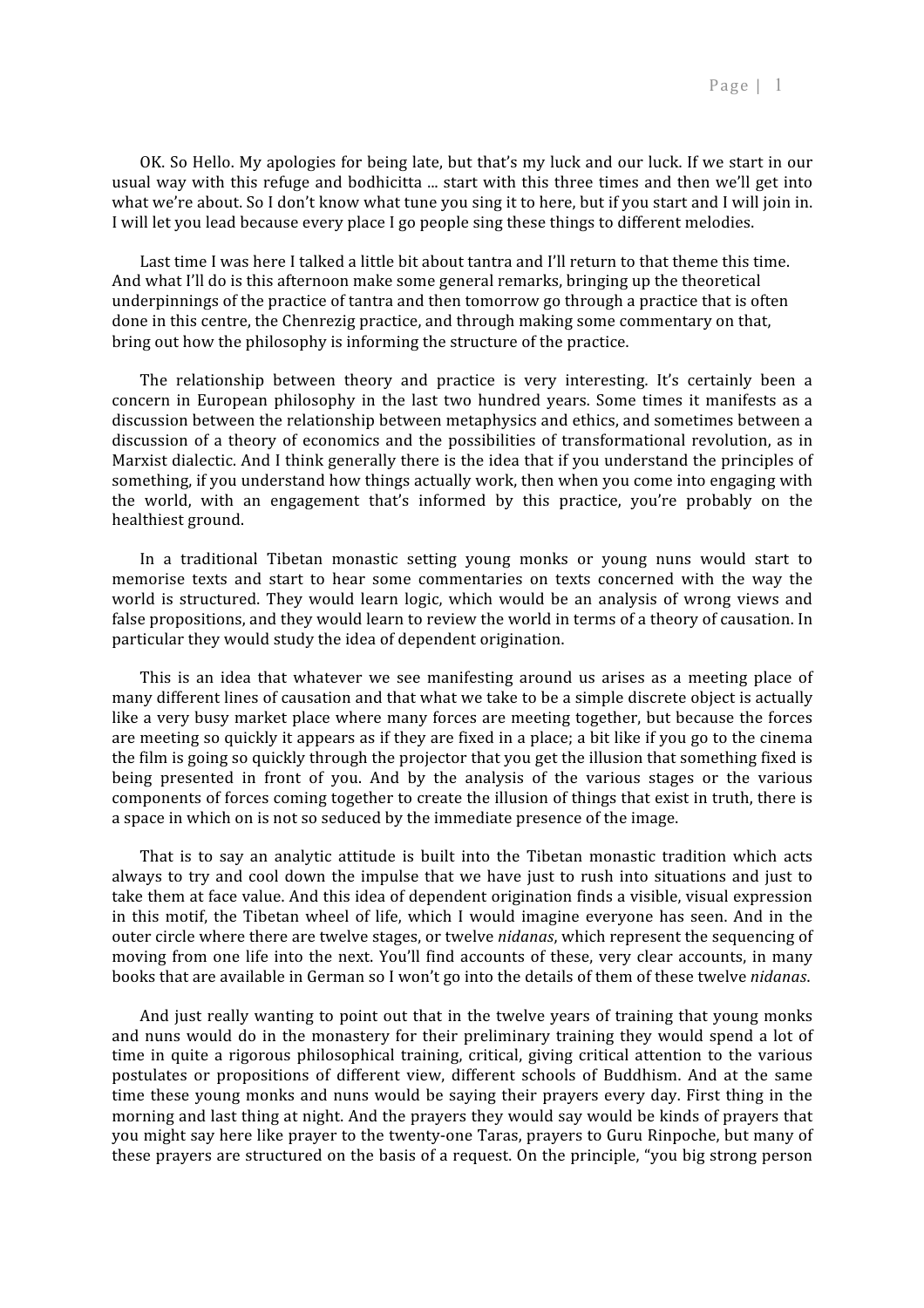up there please take care of and give good things to little small nice person down here." So two streams are being developed in this kind of education. One is learning a lot of the kind of theory of
Buddhism,
the
way
that
Buddhism
understands
the
 four
elements,
the
nature
of
rebirth
and learning to be logical, to be critical, to challenge other people's points of view, and as a parallel stream a lot of very simple, almost naïve devotion of the heart just moving out in a very simple direction.

These two streams in a sense merge together in the practice of tantra, because in order to do a Tantric kind of meditation one has to have faith. One has to believe first of all that the practice will be helpful and part of that is believing that the deity that you are meditating on will be helpful to you so that a kind of openness of the heart to the deity that one is meditating on is absolutely
vital.
And
in
that
moment
one
should
have
no
doubt.
However
one
also
needs
I
think a distillation of a critical understanding of the structure of the practice in order to understand why this is a suitable practice to do and why faith is a proper thing to have.

The Buddha taught many times about the nature of impermanence and I guess if we've been practising
for
some
time
(and
I
think
many
people
here
have
practised
for
many
years)
you'll
be quite aware of impermanence as something that's all around us. Particularly if we link the idea of impermanence to the underlying principle of dependent or co-emergent origination in which whatever is manifesting is there because of the meeting together of many different causal forces.

This understanding of impermanence and dependent origination would pint us to the impossibility
of
object
constancy
in
our
world.
Objects
are
always
changing.
As
the
Buddha
said many
times,
everything
arises
from
causes.
If
the
cause
ceases
the
manifestation
ceases.
Because of this there are no things which are essentially, of their essence, pure and no things that are essentially, of their essence, impure. The confusion that arises in a cultish approach to faith is that some particular person or some particular ideas is essentially correct in itself, and everyone
else
who
doesn't
hold
this
is
essentially
wrong.

The teaching, the early teachings of Shakyamuni Buddha are collected together in three groupings
 called
 the
 Tripitaka
 or
 the
 Three
 Baskets.
 One
 deals
 with
 a
 rigorous
 analytical approach
 to
 the
nature
of
 the
world.
This
in
Sanskrit
called
Abidharma.
And
one
section
deals with morality, with various rules and instructions about how one should live. And the third deals with, the Sutra section, deals with stories and parables and teaching accounts to make clear
the
nature
of
practice
and
to
reflect
on
how
one
should
be
in
the
world.

This
balancing
between
these
three
points
is
very
important.
This
is
an
absolute
safeguard against Buddhism ever becoming a mindless cult. And that in a similar way this education that I've pointed to where these young people are encouraged to develop and open-hearted faith and at the same time a very critical analytic questioning of things, these two things act as a very nice balance to each other. They speak to an integration of the head and the heart to bring about a healthy
fulfilment
of
human
potential.

One of our problems in the West is that we are often very busy, often we don't have much time to study the background of Buddhism philosophy and we often come into the practice because
we
meet
a
lama
who
inspires
us
in
some
way
and
we
feel
a
connection
with
that
person and with the practice and we enter into it in that way, which is if you like through the heart. Now hopefully that inspiration and that kind of faith will continue for a long time, for many years until one dies, however the Buddha taught that everything's impermanent and that everything arises from a cause and it may be that the good karma or the causal force that gives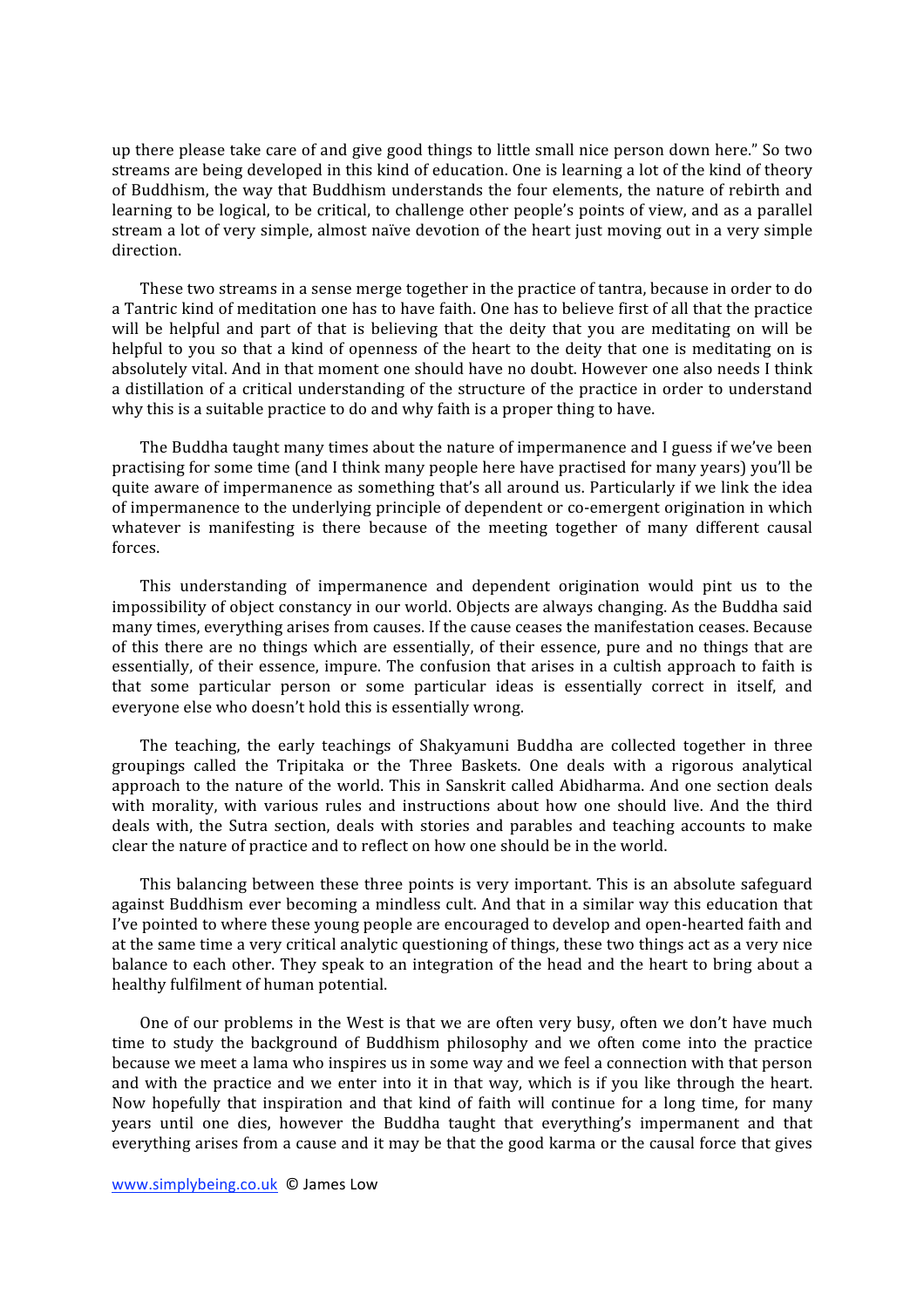rise to this inspiration gets a bit wobbly after a while. This shouldn't surprise us. We shouldn't think "Oh I'm a very bad person I've lost all my faith what should I do? Now I'll never get enlightened."
and
take
up
a
kind
of
Christian
story‐telling
of
this.

It's not that you either have faith or you don't have faith and if you don't have faith you are damned. It's that faith arises from causes and if we find that the flame of faith is going down we can attend to the causes and then it will go back up again. It's a very simple approach to things and in fact is very important because the power is in our hands. We are the ones who can direct our
own
inspiration,
we
are
not
puppets
dependent
on
forces
from
far
away.

So just in that simple example we can see how theory and practice work together - that we start to do a practice dependent on our faith. We become aware that we don't do the practice so much and sort of the energy starts to drift away from it, we can then use theory, the teaching of the Buddha to understand why that is happening and by understanding why it is happening we can
then
apply
an
antidote
to
bring
about
what
we
want.

The Buddha taught that the way to enlightenment is to develop wisdom and compassion. And compassion is often expressed as being "method" in Tibetan. And in its most precise form "wisdom" means the understanding of emptiness, and I'll say something more about emptiness shortly, and compassion and method, that is to say everything that arises is compassion. It's the Buddha's compassion because it's there for us to use and it's our compassion because we make use of it. So that the world exists as method. There is nothing in this world that has to be discarded
as
part
of
our
practice.
Everything
can
be
a
method.
But
often
we
get
a
bit
heavy,
we get a bit stupid, a bit obsessed, and at that time we just get caught up in a particular way of reacting to situations where we don't see any possibility of method, we are just in it and it's at that point that if we have studied the dharma as a system of methods we may be on the basis of the learnt experience of trying to apply, through our practice, to put the theory into practice, we will then have an efficiency, an ease of movement with these methods, in a real-life situation.

Because there are two views on meditation, one is that meditation is some how a place that is time out from the problems of the world, it's establishing a little island of nirvana in the hellish samsara of the rest of our lives. And the other way would be to see meditation as a kind of training camp where we go in order to practice very hard so that we become competent in skills
which
we
can
take
out
into
life.

So that in the first view there is the idea that this world is bad place, a very dangerous place, and that what one can try to do is to get in touch with a much nicer place. And so one has to cut off
one's
links
with
the
bad
place,
a
bit
like
in
many
kind
of
rehabilitation
programmes
for
drug addicts. Say somebody's using a lot of drugs and they live in the city and when they walk down the street they can see which people look as if they're also using drugs, and where they can get them from. So that kind of world is dangerous but also exciting. It moves up and down a lot. And the person might decide "Ah it's getting too much. I'm going to stop." So they have a friend who has a little house in the country and they go out there and they say "I am going to stay here for a week and I'm going to come off by myself. And I know if I phone any of my friends I want them all to say "No we're not going to bring you any drugs"" and they sit there shivering. But then after a few days they're back in the city and buying their drugs again and they're feeling better.

Some of us may recognise our own meditation practice in this example. That we would like to get out of samsara, which is an exciting and dangerous place, so we decide we will do a little retreat or we will do our practice every day and we say "No, no, two hours a day I am going to sit there and do this" and then the telephone rings. "No, no, I'm not answering the phone any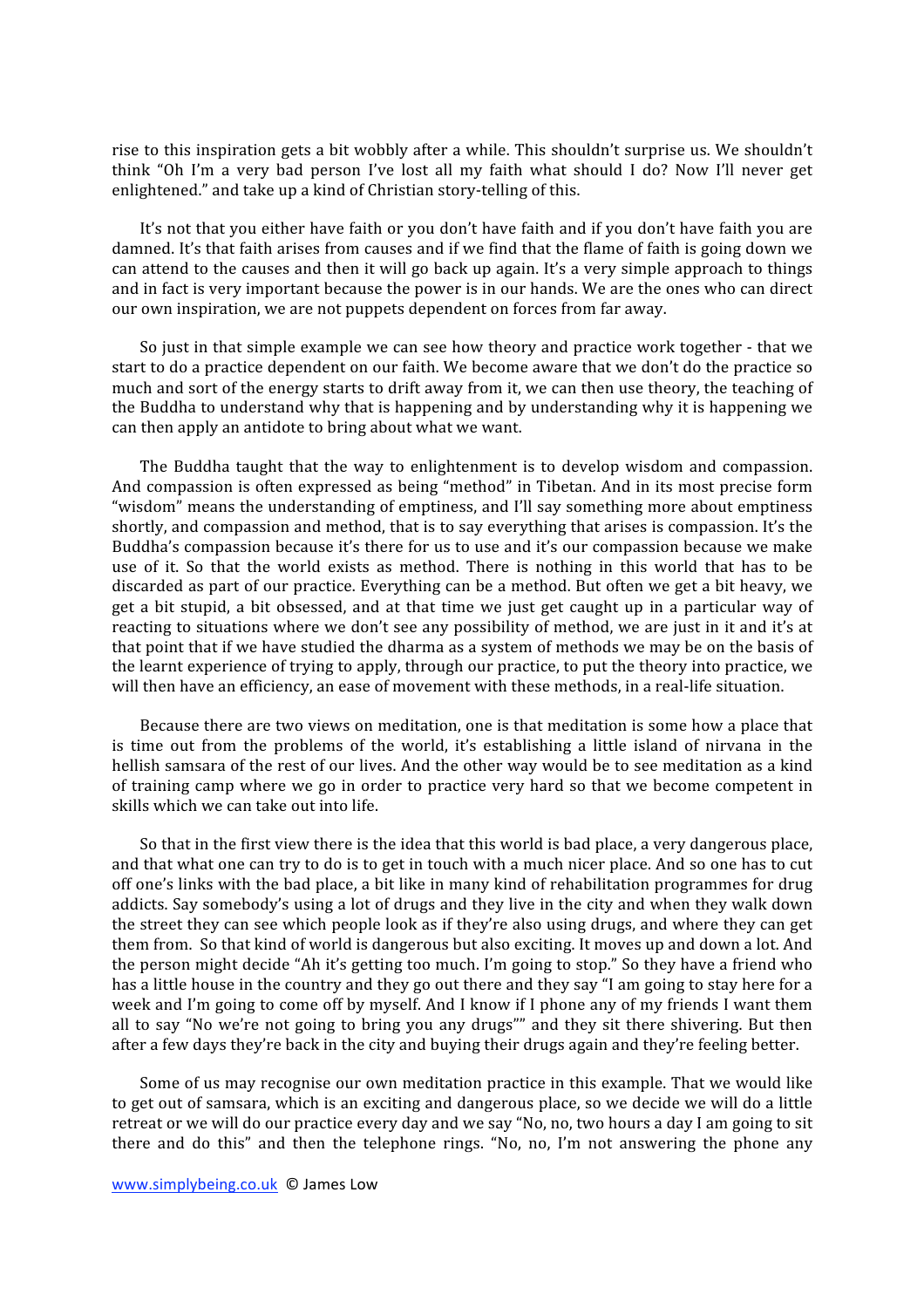more." and the phone rings "Hello, I'm doing my meditation" "What aha aha" and next thing vou're in the bar and "Hey it's nice to see you!"

One might do this for a while and then decide "No, I've got to do it seriously" just like a drug addict might decide "No, now I am going into a rehab unit. Six months I'm going to live in a little farm place in the country and do all this healthy stuff - macrobiotic diet and lots of encounter groups
to
talk
about
my
addiction
and
how
I
really
want
to
change
and
then
I
come
back
and
live in
a
new
city
where
I
don't
know
anyone
who
takes
drugs."

So there's a lot of intentional striving but underneath something else is cooking and eventually you meet someone or you're at a party and then you see people going into the back room and they're taking some drugs and hey, ... back in the cycle. So the cycle of trying come off the
drugs
goes
on
again.

A parallel with meditation would be you decide that doing little bits of retreat aren't enough, you are going to go to India for a year and in India you'll see all these great lamas and go and live in a cave up in the hills and really finish your Ngöndro and ... everything will be strong and clear. But then you have to leave India and you come back to your own country and your friends are there and they are happy to see you and the invite you out and gradually the daily practice of meditation
gets
worn
down
and
you
have
no
money
and
your
parents
say
"Get
a
job"
and
you get a job and you're back in the old cycle of there being not so much time for meditation and losing
direction.

Now for people who do drugs the problem is usually easier because either you die or you come off. The impulse, the karma behind it, whatever drives it, the rage with the parents, gets exhausted. But for would-be meditators it's more difficult because the good Doctor Buddha has point out that we are addicted not just to things like drugs, but to five poisons. And I don't think that there's any research evidence that these five poisons burn themselves out by themselves, they seem to just keep running along quite nicely. So we can't really just wait patiently for the ending
of
samsara,
that
would
be
a
very
long
time.

The reason I have set it down in this way because I think this points to the way in which if one
 sees
 samsara
 and
 nirvana
 as
 essentially
 different,
 that
 one
 wants
 to
 get
 rid
 of
 the
 bad samsara
and
get
more
and
more
of
the
good
nirvana,
one
gets
pushed
into
an
oppositional
place where it's very difficult to separate out these things. For the addict may be free of drugs in the rehabilitation centre, but living in a rehabilitation centre is not exactly ordinary life. And we may be able to find a better practice if we were living in India in the mountains or if we were to become
a
monk
or
a
nun
and
live
in
that
kind
of
way.

But for whatever reason it looks like you people in this room haven't decided to live like that. You've decided to live in a town in Germany. And so the practice of tantra which seeks to integrate
faith
and
analysis,
wisdom
and
method,
samsara
and
nirvana,
is
particularly
useful
to us.

Rather than seeing samsara as the enemy, or the five poisons as murderous poisons, they are seen as opportunities for learning something. That is to say it's not seeing the error as one of essence,
that
somehow
samsara,
whatever
or
wherever
it
is,
is
a
bad
place
and
we
have
to
leave that bad place and go somewhere else because samsara in itself is bad, that is to say it's not a theory
of
being,
rather
it
is
a
theory
of
becoming
which
deals
with
the
way
in
which
the
world reveals itself to us and we reveal ourselves to ourselves. So tantra is concerned really with becoming and it starts from the notion of emptiness. And emptiness which is a very difficult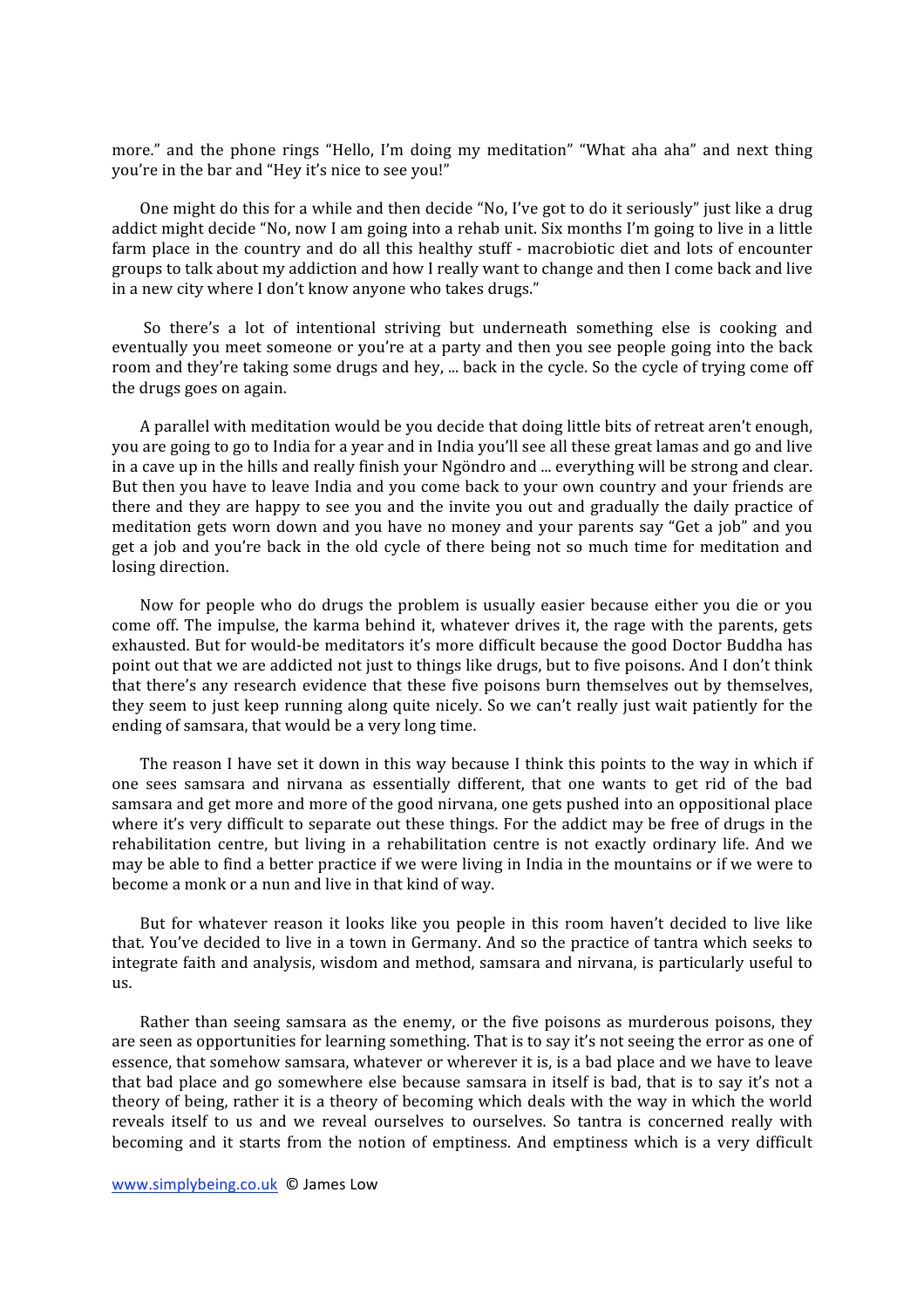concept and in many ways as a concept is confusing, in many ways it's a concept which refers to an experience or a moment which cannot be conceptualised, and so the very speaking of the word "emptiness" may create more problems than it solves - it's pointing towards something but the word and the conceptualisation around it fills the space before you get to the experience and so it's a kind of.. in the movement towards wisdom it makes your stupid because you never feel
that
you've
understood
it.

But one way of expressing some of the sense of emptiness would be to say "It's that about which nothing can be said." It's the ground from manifestation arises and all thought arises and yet it is itself not an object of thought or construction. And this sense of emptiness is the founding moment, or the beginning point of the practise of tantra. Without some sense of this one
is
simply
engaged
in
meditation
in
an
elaborate
construction
of
a
dream.

The Buddha taught many things about the nature of duality, the way in which we live as we have inside us a mind that is going out an grasping things which exist outside us as real objects. And that we know that some objects, when we are in touch with them, make us happy and other objects,
when
we
are
in
touch
with
them,
make
us
sad.
So
we
try
to
live
all
the
time
in
happiness by
pushing
away
disagreeable
objects
and
bringing
towards
us
happiness‐inducing
objects.
And when we are unsuccessful in managing this control of the world then when we are small we say, "Mummy, Mummy, Mummy, something very bad has happened. Make the bad thing go away." And then Mummy comes and kissing, and now all the bad things go away and then you feel much
better.

And this is the basic principle of prayer. "Oh big god, oh big Buddha, Tara, Chenrezig, somebody, I don't who it is... come now please because it's all very horrible and Uhh." Rainbow light comes and then you feel much better. You go all the way to India and you go and see the Dalai Lama or someone like that and he puts something on your head and everyone comes out with a big smile. "Oh" and it makes you feel very good and then you go and eat some Tibetan food and drink some Tibetan beer and life becomes normal and problematic again and that glow fades
away.

And it has to be like that because of the nature of impermanence and the nature of dependent origination. There is no way that anybody, no matter how powerful they were, put something on the top of your head will get you free from suffering forever. This is "kiss me Mummy" territory. It's not the dharma. I say it's not the dharma although clearly it's a major part of dharma culture. When I say that it's not the dharma I mean it's not primarily concerned with bringing liberation. It brings comfort. And of course as a compassionate act there's nothing wrong with comforting people but if we imagine that comforting people takes away the root cause
of
their
distress
then
that's
foolish.

Tantra belongs in the Mahayana dharma and the beginning of the Mahayana dharma is usually to take a boddhisattva vow. And the basis of the bodhisattva ideal is that I will dedicate my
energy
 from
now
until
 forever
pretty
well
 for
 the
sake
of
all
beings.
Because
one
is
saying that I will take on the sufferings of other people and I will use any happiness that I have, any understanding that I have, I will use this to help other people and through helping other people I'll be in contact with their suffering. I won't be turning my head away. I won't be saying take this bad things away from me, but I will actually be turning myself towards whatever bad things are
around
and
making
myself
available
to
be
in
contact
with
that.

Now it's not that we are going to save all beings by becoming some big Mama or big Papa in the
sky
with
all
sorts
of
magical
powers
and
then
send
down
all
these
rainbows
to
save
people,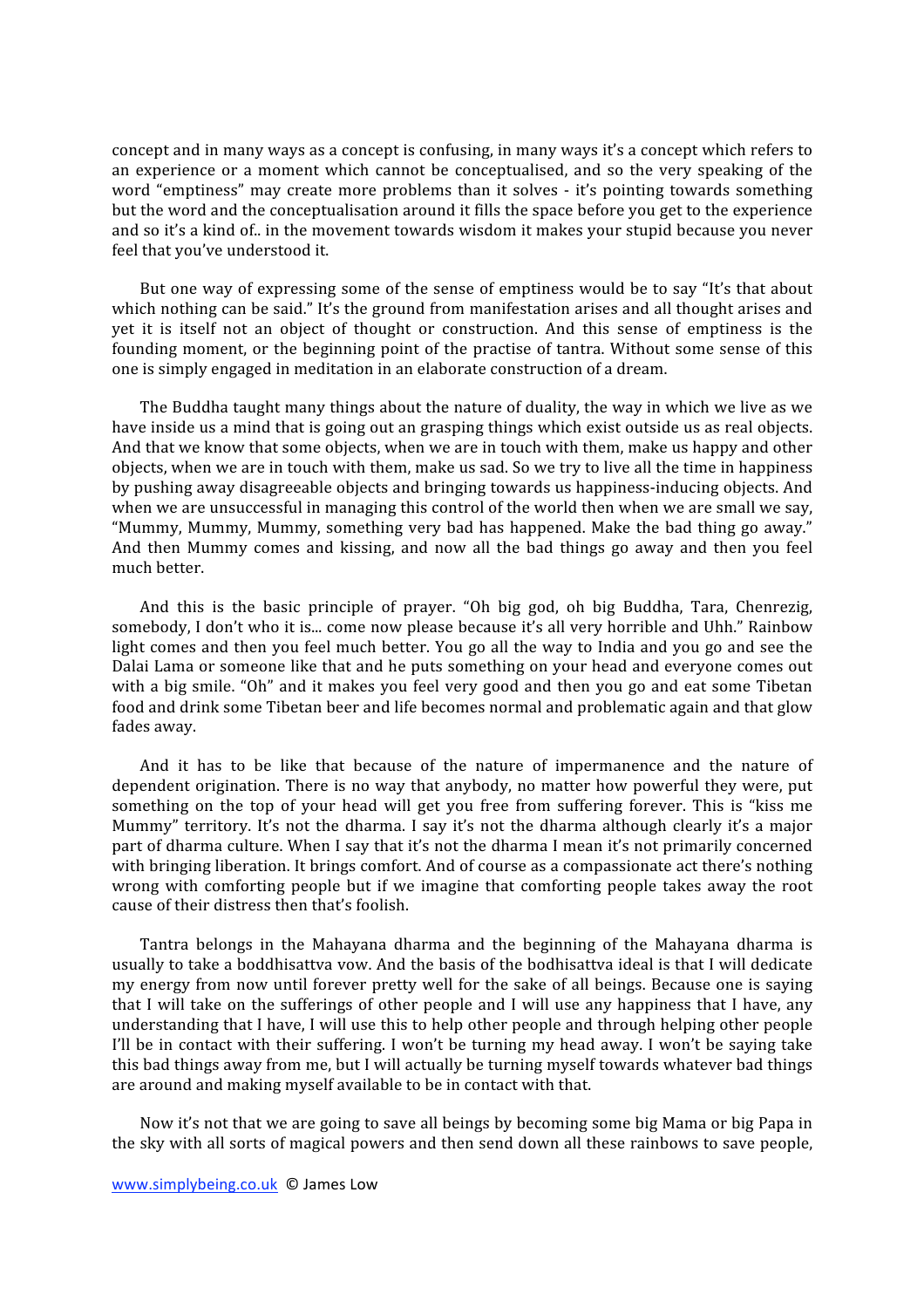that clearly is not how it works. If that was how it worked it would already have ended because if there's any truth in the dharma somebody's already arrived, and if they've arrived and they had these powers, why aren't they using them? So clearly that's not how it's structured. There are
many
stories
structured
in
that
way
in
the
dharma
but
these
are
tales
for
children.

Rather it's the other way round, it's through understanding emptiness, through understanding
openness,
that
rather
than
becoming
big
and
big
and
powerful
and
powerful
and then
sending
down
good
things
to
other
people,
one
becomes
smaller
and
smaller
and
smaller and vaster and vaster and vaster and so compassion becomes all-pervasive, not as an opposite, not from somewhere else on top of a mountain from some pure Buddha-land, but moving integrated through the texture of life. Because clearly if the idea of non-duality, of emptiness as a place without centre and circumference, is real then all the stories of Buddha realms which are in the western or in the southern direction, are only in relative truth. That is not really how things
are
structured.

With this understanding of emptiness as a state of openness which is only delimited when we set, through our conceptualising process in our own mind, when we set a boundary saying "this is this, this is that, this is me, this is not me", by establishing these conceptual boundaries it is as if we divide the world up into subject and object. When this is relaxed down through the meditation into a state of openness, that openness is without boundary. It is infinite.

And then in that state, whatever arises is simply the manifestation of openness that arises and passes back. And so there is this endless spiralling as in the traditional example of reflections arising and passing back into the mirror. The mirror itself is without any particular form in terms of content. And the word "tantra" means "connection" or "continuity" and the essence of Tantric practice is to experience for oneself the absolute connectedness of everything that is occurring so that in the meditation when one does the dissolving, and we'll go into all the details of this later, when one does the dissolving, at that moment if thoughts arise, if good thoughts arise, bad thoughts arise, whatever is arising is if you can experience that as the manifestation of openness and not as something arriving (clap clap) into contact with a subjects self. If you can stay open and experience the flowing through without organising, categorising, naming, labelling, placing, then you experience directly the continuity of samsara and nirvana arriving
in
this
open
space
of
Dharmadhatu.

Then in that moment there is no bad samsara to get out of. There is no good nirvana to get into. There is just the totally relaxed openness of this flow of whatever is arising. But then as we arise out of the meditation and encounter the phenomena of our ordinary world it is as if these phenomena of our ordinary world had certain hooks in them that were pulling us back into a more solid way of perceiving things. So just as the drug addict who has been in the rehab goes back to his town and he goes into a little café and there's somebody there who comes up and says "Hey I've just got some really nice powder" and at that word 'powder' there's a kind of embodied
movement.
Although
you
don't
want
to…

Mmm.

Now the addict can say, "Well this is powder; I don't want it, I'm going to have an orange juice." or "I'm going to leave the café" There is somewhere else to go. But for us meditators, as soon as we open our eyes everything is very familiar and it's as if the whole world is this addictive powder that pulls us back to seeing things as they normally appear, as separate, as dualistic.
So
where
can
we
go
to
get
away
from
that?

We might decide we can never come out of this meditation so we have to stay in our meditation, getting thinner and thinner like some kind of paranoid agoraphobic. But then we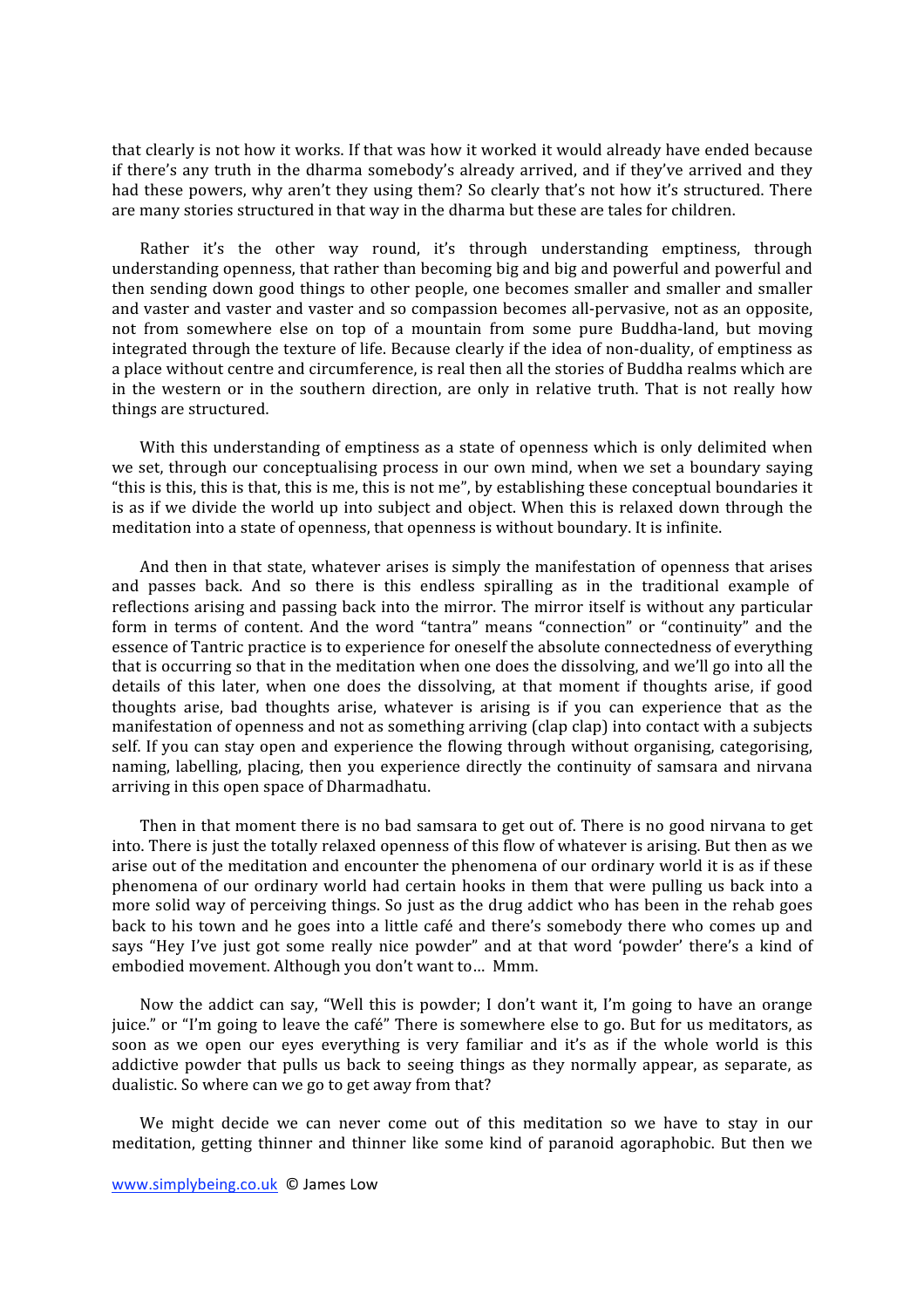would just be again separating, setting up this boundary of a good place inside meditation, and a bad place outside meditation. The movement of tantra is always to soften these boundaries to find the points of continuity and flow and not split the world up into separate different experience....

[Break]

And this is why at the end of a meditation, say we've been visualising Tara or Chenrezig, at the end of the meditation as we come out we try to see that everything that is in front of us has the form of Chenrezig, has the nature of the form of Chenrezig - appearance and emptiness. All sound is like mantra, sound and emptiness. Because it's through this practice that one is trying to link the vision of the meditation with the ordinary experience of the world, not as two separate things, but bringing them together. Whatever is there it has these hooks, this addictive quality
to
make
is
separate,
but
we,
instead
of
trying
to
push
it
away,
we
welcome
the
world;
we say "Yes this is Chenrezig." and all that arises that would normally be addictive and dualistic we integrate into this one point of understanding - this is the deity and the deity is emptiness.

So
everything
goes
back
into
emptiness.

Because
as
long
as
we
see
the
world
as
terrible
and dangerous and enlightenment and spiritual understanding as precious and we have to keep these two things apart, then it's like somebody who has got a precious diamond, they are frightened that somebody is going to steal it and so the world becomes a dangerous place full of exciting samsaric experiences which will steal out little bit on enlightenment away. So we live in this paranoid, "How can I hang on to this wonderful experience from the initiation?" and "I'll go out there and my mother will talk to me and I'll get upset and I'll lose the whole thing." This is simply to remain in duality and to be in fact frightened of the world and if you are frightened of people
and
if
you
are
frightened
of
people
you
have
broken
you
bodhisattva
vow.

So maybe is would be useful to talk in pairs for about ten minutes and just see if you have any questions or reflections on this, whether it makes some sense to you or not, or whether you can see it having some relevance to your own experience of practice and then we'll come together again for a final fifteen minutes or so before we stop at six thirty. And I'll say a little bit more about emptiness at that time and I'll respond to any questions that you have. We'll stop at half past six I think. So if you'd like to talk in pairs then.

(Bell)

OK any thoughts of questions or things you'd like to take up?

*[How
long
 one
 should
do
a
practice?
How
many
months,
how
many
years?
Should
 one
go
 on until
one
reaches
realisation
or
...?
I
never
know?]*

Until you die anyway. I mean generally in the Tibetan idea it's that with this idea of dependent origination whatever we manage to experience in our life, our luck our karma, the nature of our body, our situation, our health, intelligence, all the rest of it, it's always dependent on
these
different
forces,
and
when
these
forces
don't
meet
any
more
that
situation
falls
apart. And that's very much what happens when we die. So in the period after we die we are particularly
vulnerable
because
in
losing
our
body
we
are
losing
a
very
familiar
reference
point.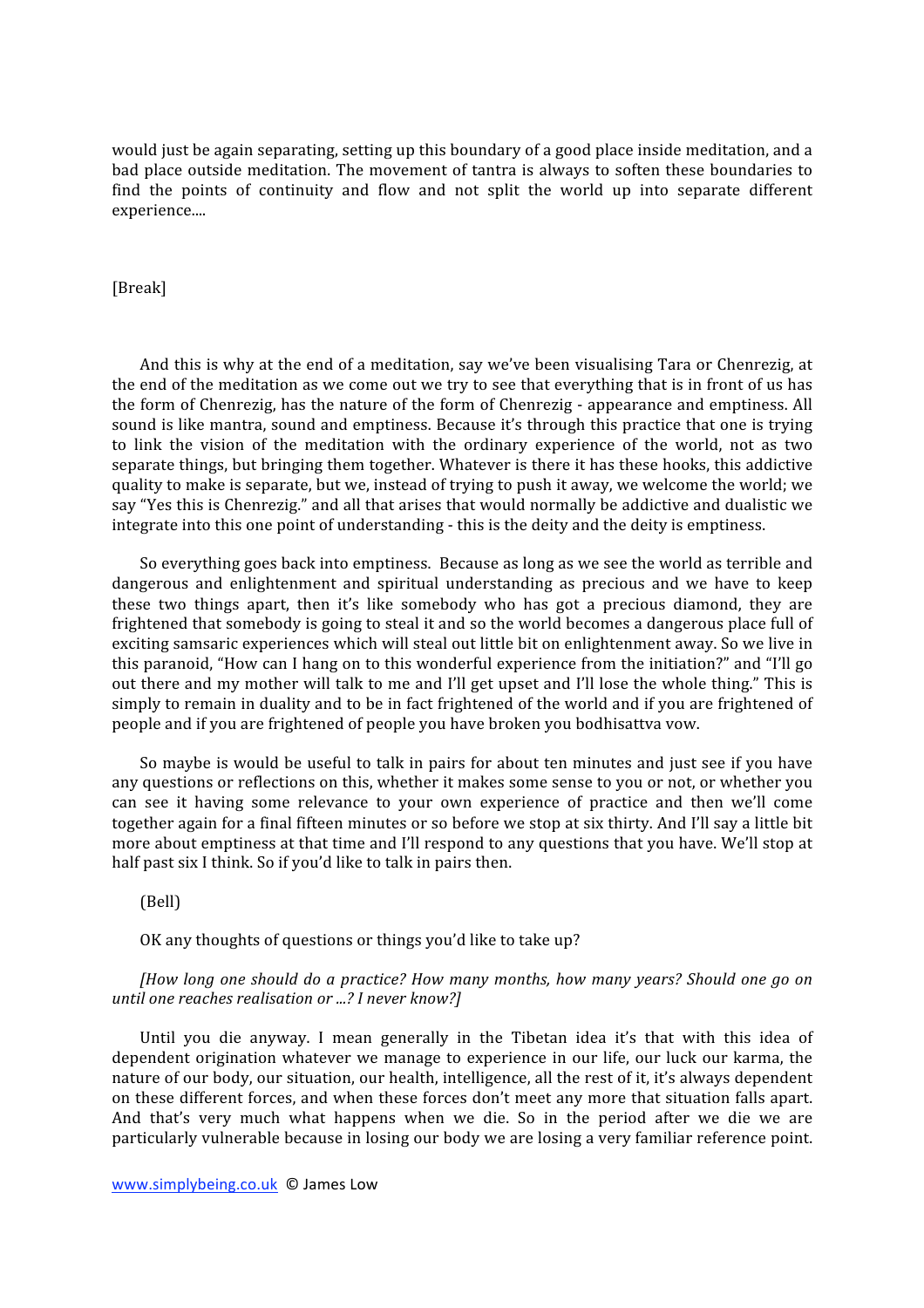And the idea is that the mind continues, but clearly the body is left behind. But the mind creates a kind of illusory body around it because it still can't quite believe that it's dead, that it's lost its body. Now that's a time when there's no firm point to return to and so the clearer one is in having a mental returning point, since the body has been lost, the better one is.

So
in
many
ways
the
practice
is
directed
towards
the
long
term
end
of
total
enlightenment, but in particular it has to be for protecting oneself at the point of death and that the more that one
is
doing
a
practice
which
feels
an
automatic
extension
of
oneself,
that
the
practice
is
oneself, that
 we
 are
 the
 practice,
 then
 when
 the
 ordinary
 frame
 through
 which
 we
 define
 ourselves vanishes, that feeling, that continuity will continue. Just the way maybe if you watch gymnastics, you know these kids, they practise and practise everyday and they are able they run, run, run and bup! and then their body is just doing all of this stuff. They've learned it and it's flowing right through. They don't need to think. The thinking will get in the way. And that's really how we have to be. The meditation is just like eating and walking and breathing - it's our life.

## **The
goal
and
structure
of
tantra**

I think all Tantric practices all have the same structure, they are all heading for the same goal
and
 there
is
 this
question,
in
 the
Tibetan
 tradition
 there
are
many,
many
different
deities and there are many, many different practices and when people have been around in the dharma for a while they get different initiations and then they learn different practices and the question is always "well should I do all of these practices or is doing one enough?" and I think it is a very important question. Because is you have the idea that you know that Chenrezig is especially for compassion
and
 that
Guru
Rinpoche
is
very
powerful
and
he
can
do
certain
 things
 to
help
you and Tara might be useful for protecting you from some things and Dorje Trollo might protect you
 from
enemies
or
particular
problems
like
 that,
 then
you
can
easily
end
up
 I
 think
starting thinking "Oh at this moment this is my problem. I need to call on this person to help me with my problem." Because the problem with that construction is that it is as if you have a mandala and in
the
centre
of
the
mandala
is
yourself
with
problems
and
you
pull
all
of
these
powerful
people to help you deal with the problem. Now that may be a construction that may be useful if you are a lama living in Tibetan and the way you make your money is by doing Tantric pujas for other people - it's a commercial transaction inside a symbolic field and it has a useful purpose in that it
helps
the
whole
dharma
to
be
supported
and
to
become
part
of
that
culture.

When I was first learning Tibetan I went to Bodhgaya and they used to sell lots of Tibetan books around the big temple and I bought lots of these little books and took them back to my teacher and said "Look I have all these wonderful books. Which one should I study." and he said, "Well this one is if someone has lost their cow. This is the prayer and the mantra you have to say to bring back the cow." Now clearly in Tibetan that is very important. If you are a villager and you lose your cow it's very important. you need to have the milk. You know it's something important. And if you believe that the thing that can protect you in life is the dharma then naturally the person you turn to for help is the lama. Now if the lama has a book with a prayer in it that he can read then the lama will feel confident that he is doing something helpful in the name of the Buddha to help this man have a cow. The man will be grateful, find his cow, make some milk, offer it... So you have a whole system of values moving round there. Some of them you
could
say
are
profane
or
worldly
and
some
are
spiritual
and
they
are
all
mixed
together.

But for us if we are mainly practising with a primary spiritual intention of developing wisdom and compassion, then probably one practice done regularly and with faith and with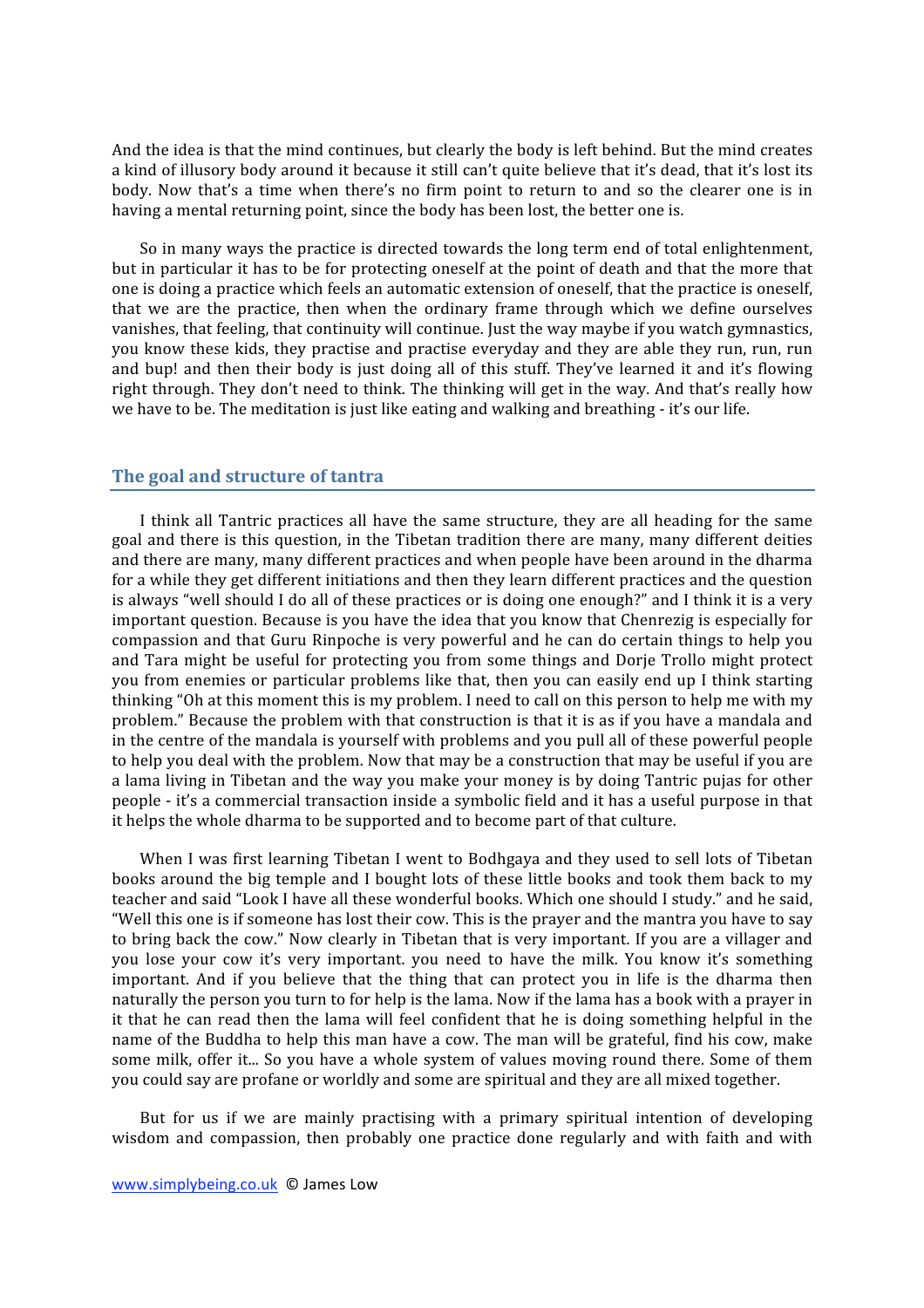understanding of the meaning of the practice, that's more powerful than anything else. However we also need to remember that we also live in a culture which is focused very much on the individual, on individual responsibility and on individual need. And Asian cultures are, as a social
focus,
are
much
more
concerned
with
interdependence,
with
membership
to
an
extended family.

Just
as
in
European
history
when
you
have
the
movement
of
the
Protestant
Reformation,

in the development of economic history you have the beginnings of capitalism in which people need
 to
 be
 motivated
 by
 an
 individual
 desire.
 The
 Protestant
 teaching
 of
 individual responsibility and the individual relationship with God helped to push people forward into an individualistic, striving, competitive approach which helped to fuel the capitalist revolution. Before that where you had a more Catholic culture in which you could buy a Papal Indulgence, you
could
pay
a
priest
to
say
a
Mass
on
your
behalf,
you
could
do
confession
and
have
somebody take
away
a
sin
from
you;
it
was
more
a
culture
of
interdependence.

Tibetan religious culture is very similar in its structure to medieval Christianity. It was very common
in
Tibetan
to
get
local
monastery
to
perform
a
puja,
or
if
your
mother
died
you
would get them to do the bardo practice for her. So it was very much a thing that you give money and other people do a spiritual practice and then the blessing comes to you as if you had bought the blessing. That is a kind of transaction and in our modern world we think that it is a bit silly or magical,
 but
it's
 part
 and
 parcel
 of
 that
 framework
 of
 an
interdependent
world
where
 people play
different
roles
but
it
all
moves
together
for
one
purpose.

One aspect of tantra is that it's a system of magic. And by magic I mean that it involves the idea that mentally developed symbols or symbolic practices or rituals will have a transformatory
effect
in
the
world.
So
that
there
are
mantras
for
stopping
the
rain,
for
starting the
 rain,
 for
 curing
 smallpox.
There's
mantras
 for
almost
anything.
And
 that's
 called
magic.
 In Tibetan
it's
called
magic
too.
It's
the
same
kind
of
thing.

But the other main aspect of Tantric practices is that they are designed to soften up the world. If this little wooden table in front of me is solid wood and as wood, as a hard thing is separate and exists in itself, then the table and myself are two things. So the reality of the table is the parallel but separate reality of myself. But both the philosophical position and the meditation experience of emptiness are all serving to undermine the sense of a real separation between a hard wooden table out there and some kind of soft, invisible mind inside which is apprehending
it
through
these
water‐bubble
eyes.

So we live in a world which is informed by the radical materialism of late twentieth century capitalism. And capitalism tells us "Don't waste time doing mantras. Get money and buy the bloody thing!" And this is what we've been trained - that we can appropriate anything if you've got
money.
Money
is
like
a
magical
substance
here.
It
transforms
the
world
but
it
transforms
it by giving you real solid things that you can look at and think "Now I am a powerful person because I have all these wonderful things." So we work inside this paradigm of science, of clear knowledge of the object world and manipulation of it through understanding the rules. But the magical aspect of tantra is saying something very different. It's saying that by using a mantra I can call things into appearance and I can send things away. By saying the mantra I can make Tara appear in front of me and I can make Tara vanish, but I can also make the clouds appear and the clouds vanish. I can make money appear. I can pray to Kubera, the god of wealth, and money
will
arrive
somehow.
Now
this
is
a
very
different
way
of
thinking
about
the
world
from radical
materialism.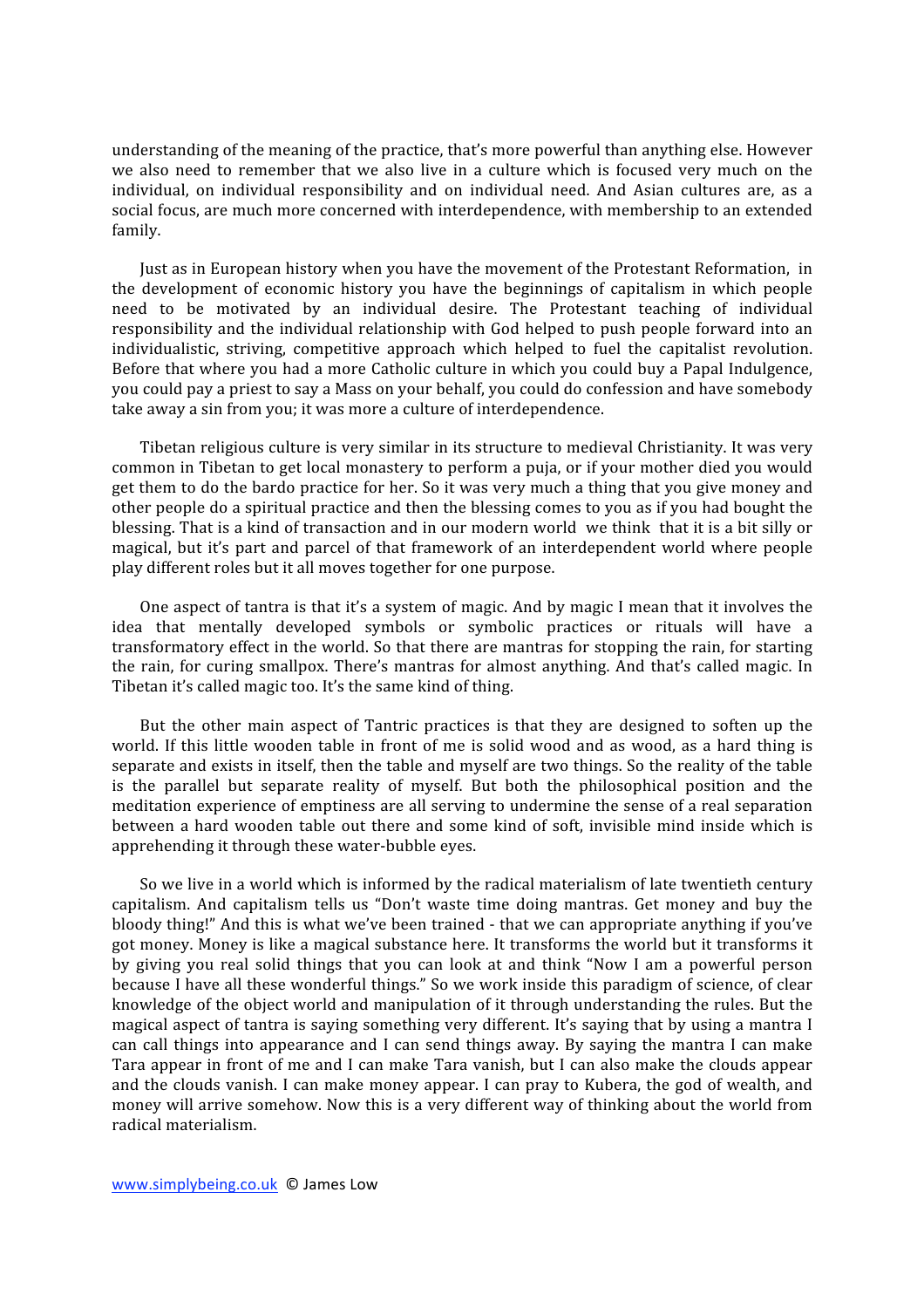Now the philosophical view of the tantra is a mixture of Mādhyamika and Yogācāra. And, just very briefly because this covers a huge area, Mādhyamika says that when you enquire into anything, if you take up the question "What is this?" and you can use this question to penetrate down through layer after layer after layer of construction, and you will find at the end there is nothing; that whatever we experience is a patterning of concepts. We create the illusion, through language, that things exist, but when we really examine it there's nothing there.

Now the ultimate thing of this philosophical view is to say everything is nothing - there is only
nothingness.
We
cannot
say
anything
about
anything,
there
is
just
it
like
blows
everything open. Nothing. Open. Now the other system of philosophy, Yogācāra, which is sometimes called "mind only" philosophy, says "this is all very well but it's not just nothing, because somebody's there knowing it's nothing. Because otherwise there would just be a bloody hole. So there's some kind of awareness of that open nothingness. And there's the understanding that that open awareness, that is the mind, that is the true nature of the mind." So it says that there is only mind. And this is very, this may be a bit complex, but I think it's very, very important because this a radical mentalism or a radical idealism. You know it's the exact opposite through one hundred and eighty degrees of the radical materialism of the times that we live in.

Now for a Tibetan villager growing up in a culture that believed in magic, that you could use mantras
to
find
lost
cows
and
change
the
weather
and
protect
yourself
from
hailstones,
they
are not in radical materialism at all. They are in a kind of mid-way point saying that the mind can affect the material world. The mind and the world and not really separate; you have to have special tools, you need to have mantras and special spells and maybe wear a hat and stab bits of tsampa dough with a phurba dagger or something, you may have to do some ritual, but nonetheless the mind and the world are engaged in a very intimate relationship. So you can hopefully see a little there that it's easier for a Tibetan believing in a magical world to move into a radical idealism of Mādhyamika and Yogācāra of the basis of tantra than it is for us. And so that is why really for Western people who want to practise tantra you have to understand the philosophy
because
really
understanding
critically
the
view
of
emptiness
will
help
to
critique,
to unpack the automatic assumptions that you've been trained in growing up in a world that's focused on radical materialism. Because unless we unpack, unless we deconstruct our own belief system it will automatically layer over this gap in which the mind creates the world. It's so different.

Tomorrow morning I'd like to focus on this Chenrezig practice and we'll meet together as a group
at
ten
thirty.
If
you
don't
know
the
practice
there
are
some
copies
around
here
I
guess
so you could come earlier and read it through and I think that would be helpful that you know what we'll be talking about. And we'll focus particularly on the relationship between emptiness, magical ritual and the structure of the puja. So that we can really try to get a sense of what emptiness is and how this understanding informs the whole nature of the puja and what the implications of that are for radically thinking about how we experience the world.

OK.

So we can dedicate the merit. Which dedication prayer do you use at this centre? OK. Right. ...

*[Dedication
of
Merit]*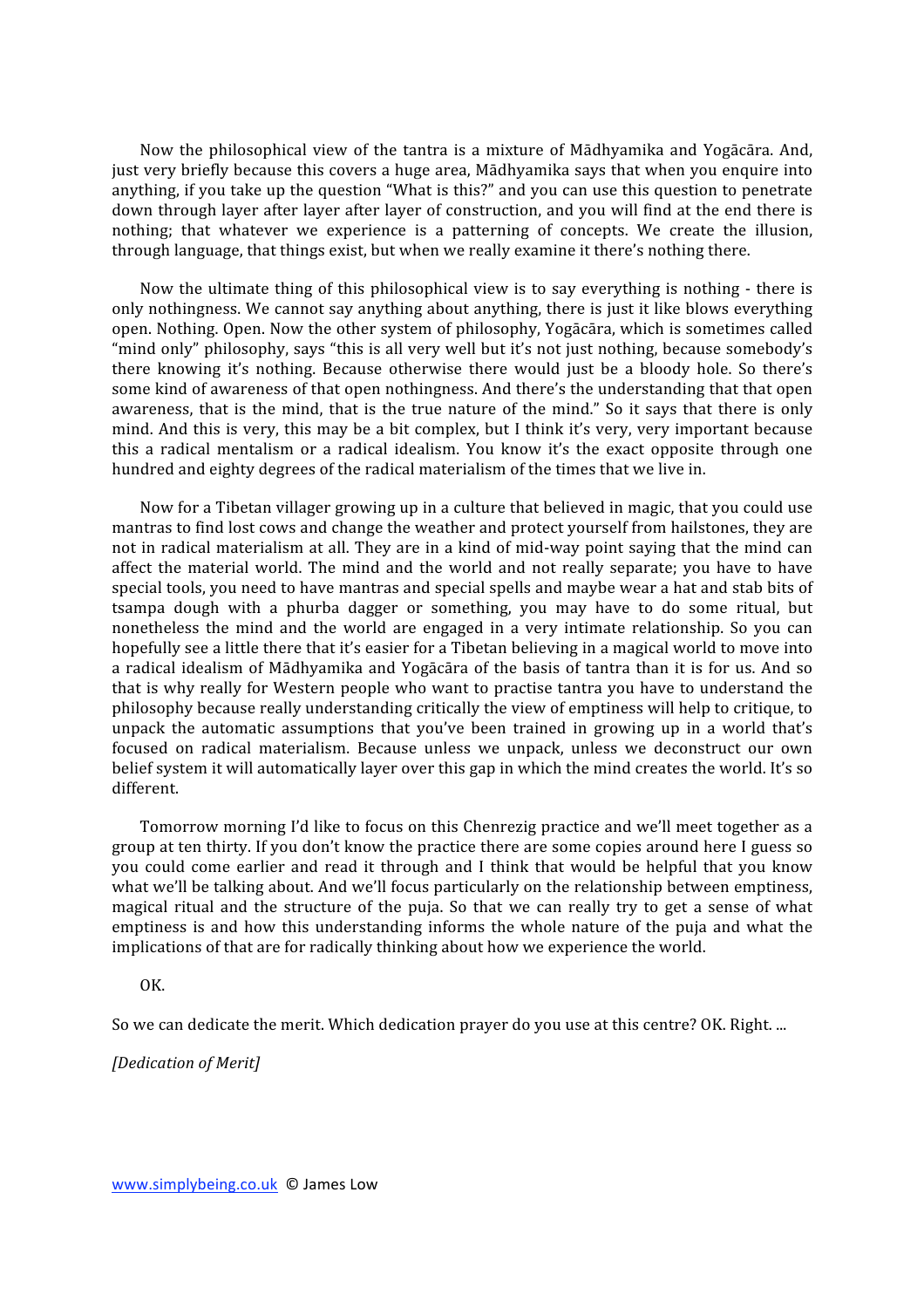## *[Refuge
and
Bodhicitta]*

OK. This morning I'll say a few more introductory things about tantra and then we'll look a little bit at the structure of Chenrezig puja and then we'll do that together. And then in the afternoon
we'll
take
up
some
further
aspects
of
tantra.

So as I was saying yesterday this word "tantra" is about continuity or connectedness and this
connectedness
operates
on
two
levels,
one
a
relative
truth
level
and
one
an
absolute
truth level. There is the connectedness, or the connection that we try to make by the effort that we make in our practice, and there is the connectedness that is just given because of the inherent nature
of
enlightenment,
of
the
Buddha‐nature.

So the effort that we have to make in order to do the practice is a method to try to bring us into
connection
or
alignment
with
what
is
given.
And
this
energy
that
we're
applying
is
method in the sense that it's like the masculine mode. And the natural or innate state of enlightenment that is revealed through doing the practice represents wisdom or this feminine mode of openness.
And
the
practices
that
we
do
are
a
way
of
combining
this
masculine,
or
method‐focus, or intentionality, concentration, recitation, yearning and attempt to achieve something, to integrating that with an open feminine receptivity arriving, relaxing, and allowing oneself just to be open. So that the very structure of the practice itself is speaking to the unification of method and
wisdom.
And
many
of
the
problems
that
arise
for
people
in
meditation
are
problems
of
not keeping
a
proper
balance
of
these
two
forces.

For example you might have not so much time for doing the puja and then you spend all of your time trying to build up the visualisation and saying the verses slowly, that is to say you put all of your time and energy into doing the method, of doing the work which will bring towards this Buddha-moment and then there's very little time left when you actually doing the dissolving to stay in this state of openness that the dissolving brings about. And this then means that
what
one
is
putting
attention
on
is
one's
own
effort
and
one's
own
striving,
but
not
allowing oneself to relax and to receive and to merge into this state of openness. And I think this is really quite
a
big
problem.

It was a problem in Tibet as well where the meditation practices got longer and longer and people's
daily
practice
would
be
hundreds
and
hundreds
of
pages
that
had
to
be
read
and
in
the if
you
sit
through
pujas
in
Tibetan
monasteries
there
is
very
little
when
it
comes
to
the
place
for dissolving it simply says "at that moment Chenrezig or Tara dissolves into me, there is a state of openness" and then the next verse comes straight out like that. There is no meditation at all. It's simply movement through the text. And partly that because as I was mentioning vesterday afternoon is the nature of magic and a lot of the pujas are about.. they have two focuses of attention,
one
is
about
spiritual
integration
and
the
other
is
about
shifting
the
patterns
of
energy which are the manifestation of the world.

Now in order to I mean the kind of lives that we live in the West are usually very, very busy. We don't have much space for relaxation most of us in our lives, there's always a demand from work, partners, children, whatever it is. So we are used to being busy, acting in order to bring about particular affects. That is to say we are mainly on the method side. And so what is very, very important is to be able to counterbalance this by privileging, by putting to the surface, bringing to our attention rather, the wisdom side. It's really vital when we are doing this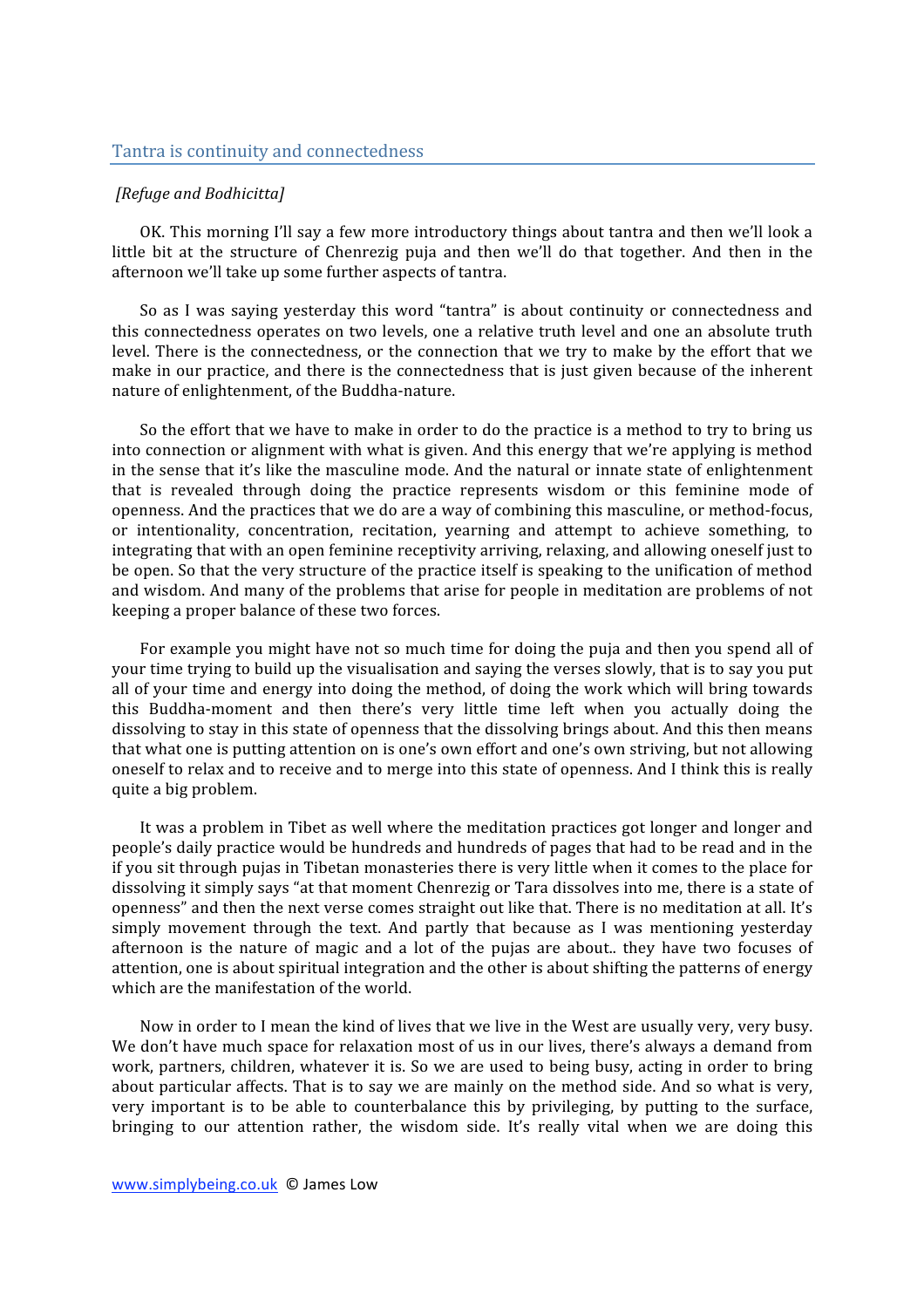practice, particularly if you are doing it on your own, that you put plenty of time aside for the actual dissolution and going into the state. Because in the outside world we are used to moving objects around and we do different things with various kinds of objects and with a visualisationdirected practice like this we move internal images around. We move these images that we visualise
and
we
make
different
things
happen,
lotuses
open,
letters
arrive,
people
manifest,
all sorts of things are going on; it's quite busy.

Now some transformation occurs just by the fact that one is focusing on images rather than on perceived external objects because one is practising that the mind is able to transform objects, from one object shape into another. That's why in the visualisation practice usually what you are visualising changes, you know, something arises then all these gods arise, then they dissolve, rainbows go out.. it's busy in order to experience the fact that the mind can direct its
 energy
 to
 transform
 images,
 to
 transform
 appearance.
 So
 that
 give
 us
 a
 slightly
 different sense of the mind from the mind when we drive a car or go to the supermarket. But it is still the mind as an agent. And particularly the name of the agent is "me". "I am doing this. I visualise Chenrezig doing this then I visualise him dissolving. I visualise these rays of light going out, these rays of light going in." There is still a subject-object play in which I become, through my practise, better at it. So you could say that the danger of the focus on the method is that it strengthens the ego-subject sense of bring the one who manipulates these phenomena.

And we often think "I must do more meditation" or "I should do more meditation" because in that sense meditation is something that you do. You spend half an hour taking up the book and reading it through and trying to do what it says you should do. So it's very important then as an antidote, or a softening, or a turning around of this intensification of the "I's" task in developing the meditation to allow the dissolving. Because when we come to do the dissolving in the practice the deity in most forms will come to the top of our head and dissolve down into our body and then our body will dissolve into the essence of the deity, into a point of light, which then dissolves into a clear blue open space. And it's at that moment that our task is completely
changed
because
then
what
we
have
to
do
is
to
be
relaxed,
open,
not
doing
anything and
allowing
whatever
thoughts,
sensations,
feelings
arise
just
to
arise
and
pass.

So in that moment the sense of self is dissolved. One is no longer in here focusing on something, attempting to do something, applying the will from in here onto out there, but the self-experience at that moment is of not any self, not a particular location, but an open awareness not grounded in any body or point of manifestation through which all sorts of manifestation are arising and passing. This is the first taste of the Mahayana notion of enlightenment
which
is
described
as
being
 "enlightenment
which
doesn't
rest
anywhere."
And because this enlightenment is not resting anywhere there is nobody to have it. There is nobody to do it. It's the point that I was trying to refer to last night in the public talk about the relationship
between
knowledge
ad
wisdom.
Because
here
there
is
nothing
to
grasp,
no
thought that
arises,
no
sensation
that
arises
will
complete
the
experience
in
any
way,
there
is
nothing
to hang on to, what is called for is a state of openness of just allowing things to move through, and to recognise that the openness that the things are moving through is in itself complete.

So then as the thoughts are moving through, and they both seem to be moving through and arising
from
this
state
of
openness,
one
finds
oneself
in
the
experience
of
being
in
the
room.
And the task then is to experience the arising of oneself as being in the room as part of this total field of manifestation. And I mean a common problem or question that people have is "Well how can I decide what to do if I am just in this state of openness. If I am so open how will I get on with my life because I have to make decisions, and as soon as I go into making decisions I am faced with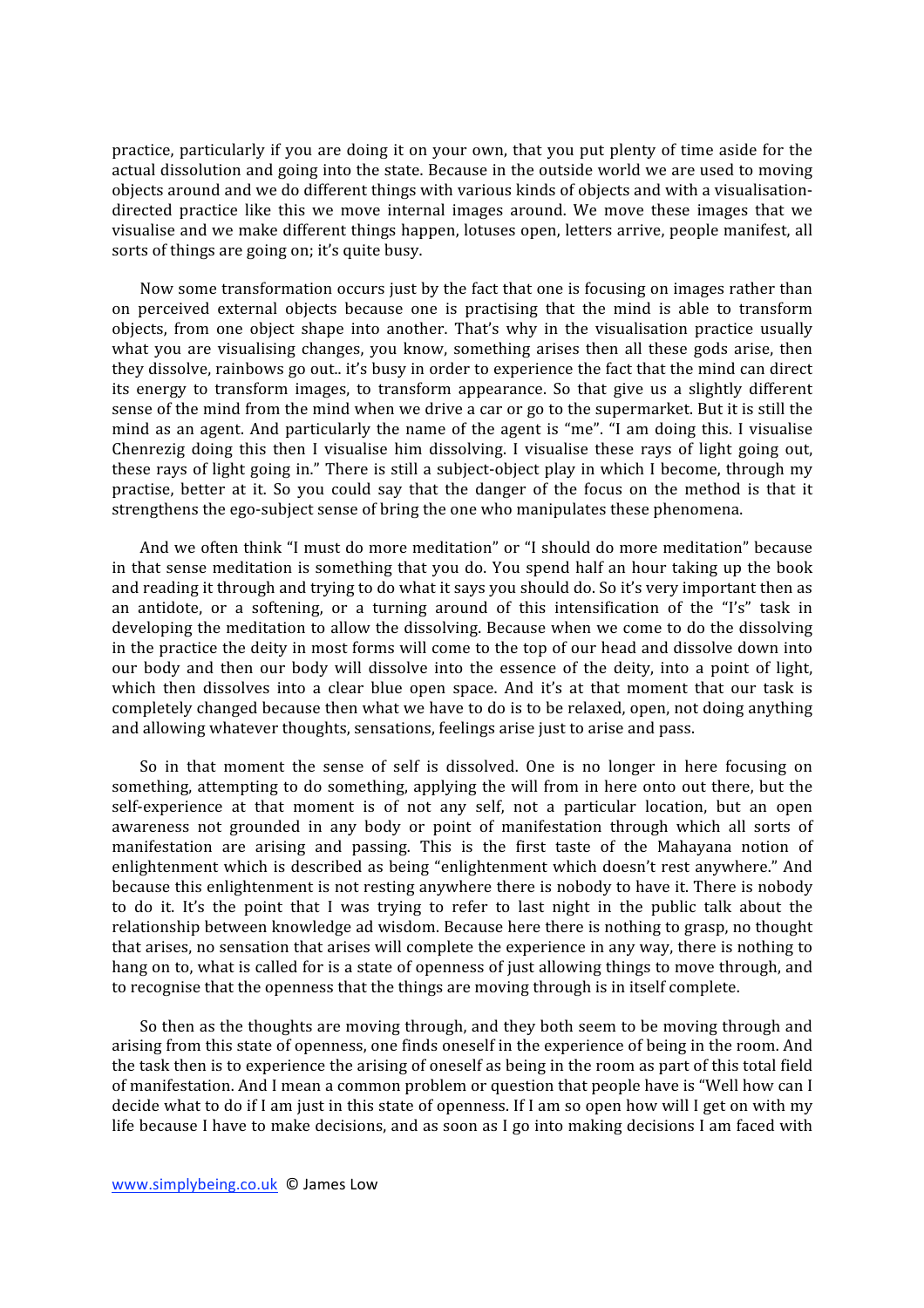judgements, "should I do this or should I do that?" and immediately I am into that and there's somebody who has to make a judgement and a decision and I'm back into the dualistic perception."
And
as
a
general
principle
when
I
have
asked
this
question
to
Tibetan
teachers
they have always said "Act on the first thought". And certainly in English we have lots of folk sayings which advise the opposite, things like "look before you leap" and "think twice" and clearly if we are
acting
 from
an
ordinary
karmic
impulse
or
a
confused
intuition
it
may
be
wise
to
run
over our
first
intention
again
in
order
to
apply
some
rational
thinking
through
of
the
consequences
of our
action.

## Tantra is a 'result path': we act as if we have already arrived at the result

What one is trying to at this point from the practice is to integrate wisdom and method, I'm going
 to
 say
 the
 male
 and
 female,
 or
 feminine
 and
 masculine
 again,
 it's
 not
 in
 a
 genderised sense, but as this kind of archetypal principles, to in the practice of tantra one is always acting into
the
experience
of
enlightenment,
one
is
acting
as
if
one
is
enlightened.
Tantra
is
described as being a result path. That is to say we act as if we have already arrived at the result.

The Buddha is described as having these three kayas or three modes. The dharmakaya or this natural state of openness, this spacious mind. The sambhogakaya, or the potential for richness, for radiance, for light, for gesture outwards. And the nirmanakaya, precise manifestation in the world in a manner that is integrated with the other manners of arising in the world. And this is what we are trying to bring into being when we come out of the meditation, this is why we do the meditation. We dissolve the meditation, we dissolve into the state of Chenrezig or Guru Rinpoche or whoever and in that depth we recognise this true dharmakaya nature of ourselves and then we arise out from that in the form through sambhogakaya, of the arising of thoughts, as the nirmanakaya of being ourselves in the world.

Now we have to trust this. The whole reason that this is called a path or vehicle of the result is that we have to actually believe that the result is there, that we are not just playing a game, but that this is how it is. So this involves trusting that whatever is arising is inherently good. Not in the sense of good as opposed to bad, but good in the sense of just being perfect, of being the natural expression, the unborn expression of this state of openness. And this it's the natural expression because it's pure, it's unborn. And it's unborn in the sense that a reflection is unborn in a mirror. When you look in a mirror you see something but remains inside the womb of the mirror.
It
doesn't
get
born
outside.

There can be some confusion here because visually, in terms of these tangkhas and paintings and often in descriptions, it's as if there's a kind of false description that's set up. It's not exactly false, but it's a symbolic description that I think can be confusing. For example. Here I am over here in the dharmakaya and I am feeling a little bit twitchy and so I start to come out at
the
sambhogakaya,
big
radiance
coming
out.
And
now
 I
am
coming
down
into
a
 fine
precise point
as
the
nirmanakaya.
Then
I
turn
around
and
say
over
my
shoulder
"Bye
bye
dharmakaya, I'll be safe I'll send you a postcard." And I think the descriptions are often like that. That there for example there in his pure realm in Dewachen there is Amitabha and in Amitabha's heart is a Hri and out of this Chenrezig comes and then out of Chenrezig maybe Guru Rinpoche and you have different lines of people coming out of each other as if things are flowing out. But 'out' with a separation, so that out of one becomes two, out of two becomes four, or whatever.

These are teaching images and they are images which are useful for peasant people in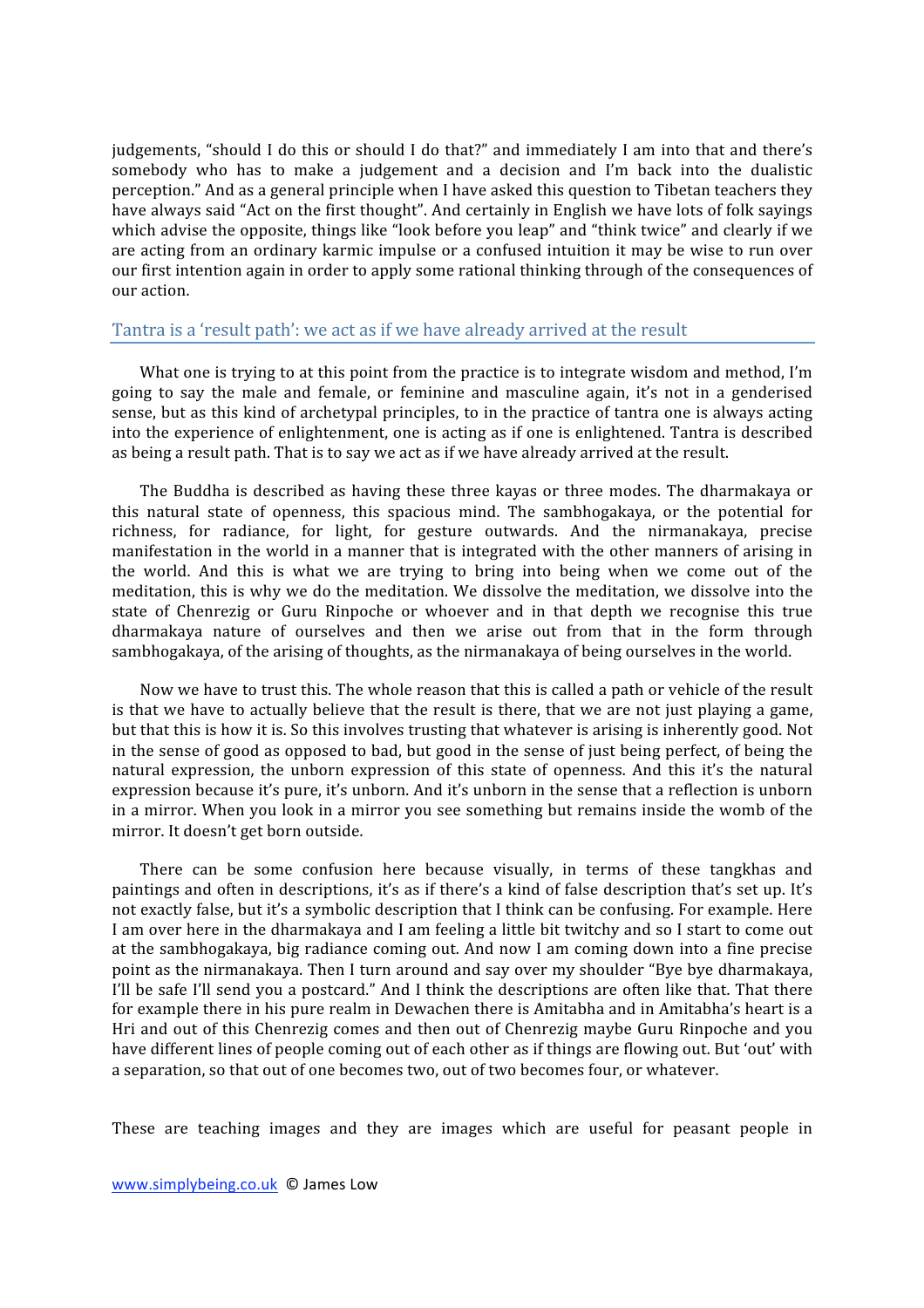hierarchical patriarchal societies. However they are not particularly useful for meditators who want to practise in the spirit of Mahamudra or Dzogchen. We have to remember this thing about not confusing the finger pointing at the moon with the moon. And that the Buddha taught in many different ways because people have different capacities and different karmas, but the ways of teaching, the methods are not the truth. The method are simply methods. Compassion arises
out
of
the
space
of
wisdom,
the
space
of
openness
and
dissolves
back
into
it.
That's
what methods do. They have to be dissolved back into emptiness otherwise the separate off and become
solid.

When we are taking this meditation into our life and we have some decisions to make: we have to make sure that we experience the thing that we are making the decision about inside this state of openness. If it appears that the difficulties of the world or that the people that we are dealing with are not part of this state of openness then the most important this is to make sure
that
we
bring
them
into
that
state
of
openness
before
we
do
anything
else.

For example here there is an electric wire on the carpet. So I am in my meditation in the nirvana side and I am coming out of my meditation getting closer and closer to the line between nirvana and samsara. It's very interesting line because if there is a line dividing samsara and nirvana then nirvana is a lie. Because if the nature of nirvana is infinity, if it is infinite openness, if it is emptiness then it has no boundary. So then what is the nature of this line between samsara and nirvana. When I am coming out of the meditation and everything seems fine and then "Oh god, now I've got to go to work." You know suddenly everything... How did that happen?

#### How
tantra
uses
devotion
to
pull
samsara
and
nirvana
together

In some ways this problem exists for us of course because we are caught in a samsaric, dualistic vision because of our own ignorance and karma. But it can also be developed through a false understanding of the nature of devotion. Here I am in samsara and we are all meeting over here. Here is the Buddha. So we say "Come blue Buddha, come blue Buddha. Come into my samsara and take me out. Sort of..." The Buddha comes flying through the sky "Oh Buddha..." (kiss
kiss)
And
 then
 the
Buddha
goes
away.
 "Oh
baby
don't
go"
because
he
has
so
many
other people to see. Then I realise that I am just one love among many. I am not special at all. and I sit in my little room writing love letters. "Oh I had such a wonderful weekend with you darling... See you again." We know that sort of story. *[Do we?]* I do anyway.

Is that if through devotion we separate samsara from nirvana and we put the Buddha up, up, up and we put ourselves down, down, down, then unless there is an integration through dissolving you will act into a splitting of samsara and nirvana rather than a healing of the split. So that when we do a practice praying to the Buddha as if he is far away or Chenrezig...

We have to be very aware that what we are trying to do in this situation is use a method, a very
powerful
method,
of
longing,
of
devotion,
of
yearning
to
pull
samsara
and
nirvana
together. I mean part of tantra is to transform the five poisons into the five wisdoms. And in order to transform
the
five
poisons
of
stupidity,
anger,
desire,
jealousy
and
pride,
one
has
to
be
in
touch with them. And these practices of praying with longing and praise so that the hairs on your skin ripple,
this
is
a
practice
through
desire

. This is from the western section of the mandala. But it's using desire to dissolve or to end desire. And that involves a loss. As long as there is big powerful Tara to come and save me I can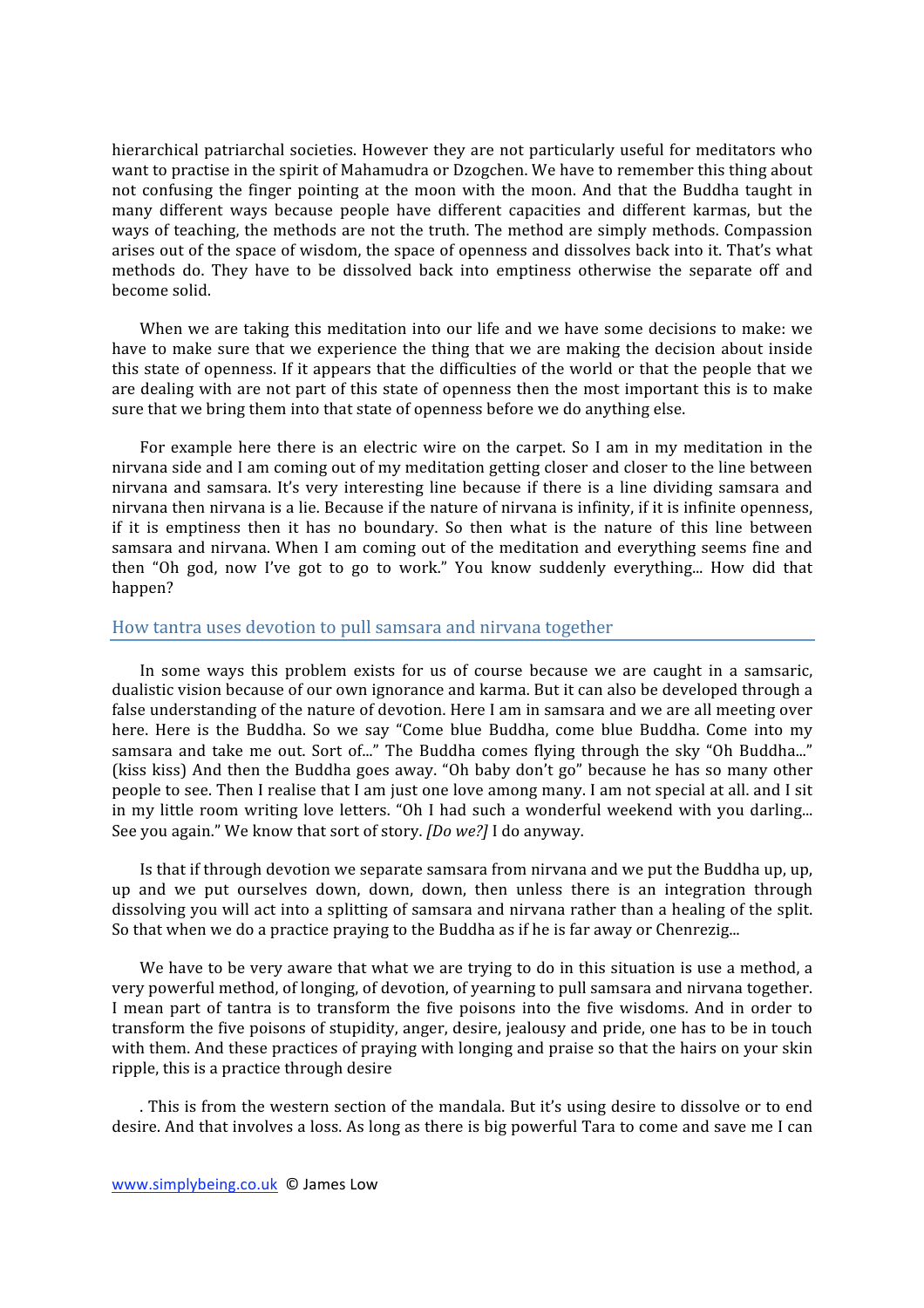be small lames Low. But if in the meditation practice Tara dissolves into me and I become one with Tara and then I experience the whole world as Tara, then I can't really pray to Tara any more
because
if
everything
is
Tara,
where
would
you
pray
to
Tara?
Psychologically
this
means moving outside the "Mummy, Mummy save me" paradigm which means taking on the responsibility for one's own experience. No longer calling on a big powerful person to save one, but taking responsibility for self-recognition of when you lose the awareness of natural buddhahood.

And one of the things about being an adult is that we have to take responsibility for our choices,
that
we
are
often
we
take
a
job
and
we
might
not
like
the
job,
but
still
Monday
morning nine o'clock we have to go to that job. We have committed ourselves in some way to a particular way of being. We are in our lives. And there's a similar commitment when you do the meditation and you come out from the dissolving, is to simply trust that you are committed to living your life in this world of Chenrezig or this world of tantra and that your commitment is to the continuity of tantra, that is to say to the continuity of the experience that everything is Tara or is Chenrezig, everything *is* this. There is no question. And if one is really committed to this view then it doesn't matter what happens, because whatever happens is simply a form of Tara. And this is absolutely important because it's on this point of recognition that one is able to dissolves the
ego's
desire
or
the
ego's
need
to
make
discriminatory
decisions
"I'd
rather
have
that.
I
don't want this"

So this is enormously important and this is why there is the idea to act on the basis of the first thought or the first impulse, not because the first thought will be better than the second thought, but because it doesn't make any difference whether you go with the first thought or the second thought - they are just the same. So why not go for the first thought - it's quicker. And also
because
the
second
and
third
thoughts
tend
to
be
editing
commentary,
taking
up
of
another point of view which moves one off the simple, moment-by-moment manifesting of the world as the
mandala
of
Tara.

The whole purpose of this kind of practice is, as I was saying yesterday afternoon, is the integration
of
understanding
these
principles
of
the
nature
of
manifestation
of
these
three
kayas with devotion which is the channelling or the focusing of the karmic energy of desire so that we focus the analytic understanding of the structure of nirvana with the energy that we have which is driving us in samsara, and bringing these two things together so that samsara and nirvana are linked through the connecting point of the deity. And then with that method going into the practice we come out with this integration of our responsiveness into the world as a whole range of methods that we can apply, but because they are arising inside wisdom we have this integration of the male and female, method and wisdom, samsara and nirvana, there is an absolute
continuity,
there
is
no
differentiation
or
separation
off.

Now of course what I am saying can sound a bit abstract and ideal, and of course we get lost. we make mistakes, we get confused, but I think if we understand these principles it helps us to recognise how we are getting lost and then to dissolve back again. So maybe you've been practising the meditation and then instead of... I think we have to say instead of saying "And when"... I was going to say "And when the meditation ends.." but of course we have to not think of the meditation ending, but rather the meditation going through the visualisation into the point of dissolving, into this experience and then gradually opening into the world again so that the world itself arises as meditation. Then when we become aware of grasping and taking up a separated position and getting into judgement the first thing we have to do is to recognise that we have lost something. Just as when you are doing *shyiné* kind of meditation, and you are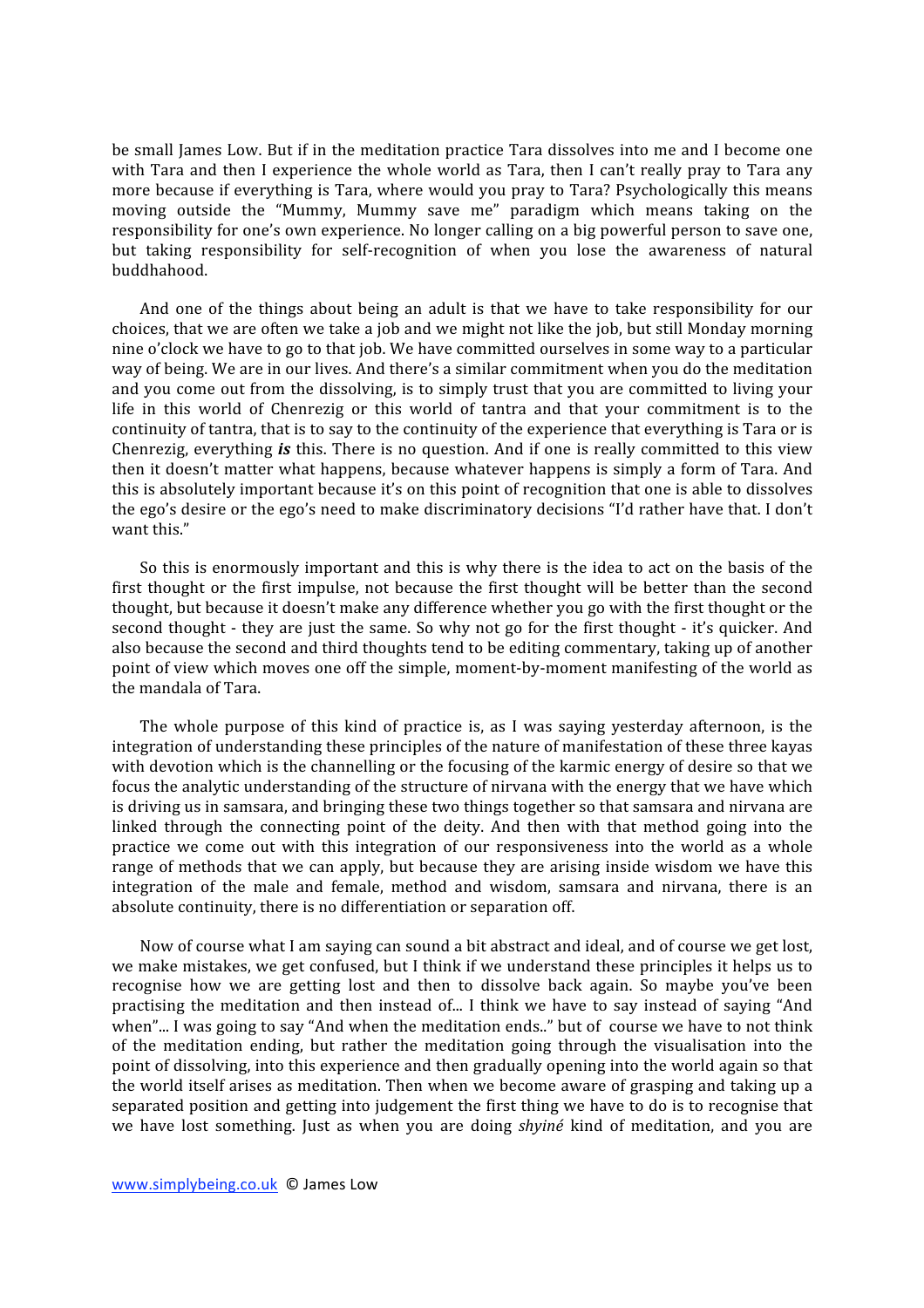focusing on the breath and then you suddenly recognise "Oh god I am thinking about all these things..." and you gently bring your attention back to the breath, here you gently bring your attention back to this awareness of openness and Tara and Chenrezig.

And of course sometimes, just to remind yourself, you can't quite return to them, in shyiné returning to the breath is quite easy because you are always breathing, I mean there is always something definite there to return to, and but when you are doing this dissolving sort of meditation
you
may
feel
that
when
you've
come
into
judgement,
if
you
like
when
you
have
gone into samsara, nirvana's vanished. It's as if the two things have radically split off. Now we have to be
very
careful
here
because
this
is
really
the
point
where
samsara
begins,
when
there
seems
to be separation between as state of openness and a state of tightness and dualistic vision in which we say "I've lost it."

Now if we're normally thinking that nirvana is the property of the Buddha who lives over there and that only occasionally does it come over here, then of course it is natural that we lose it because it doesn't really belong here, it belongs over there. That's why it's so important to recognise devotion as method and not as fact. It's not that the real Buddha is over there somewhere else, otherwise it will simply increase the likelihood of losing meditation. What we must really, really believe in is at the point of dissolving, when Chenrezig dissolves into me, I am Chenrezig. There is no other Chenrezig than this. It's not playing about or just pretending and that
 really
 Chenrezig
 is
 somewhere
 else.
 This
 is
 the
 moment
 of
 the
 total
 identification
 with Chenrezig, this is the merging with the method. This is the most important thing to believe, that there isn't another Chenrezig somewhere else. This is real. Because is you do that then you are really allowing yourself to arrive and to be fully identified with the state of Chenrezig. And if you have that then it is much more difficult to lose it because it's what you are. How can you lose what
you
are?

But if you don't believe that it's what you then of course you are going to lose it. It's a bit like when they used to train spies to go into foreign countries and they would give them special mind-training how to survive torture because they would have surface personality which would be a deceit, they would be covering over who they really were. If in our heart we really believe that we are a bad person and that we are only just trying to do the Chenrezig meditation, but of course
we
couldn't
really
believe
that
we
were
Chenrezig,
then
the
secret
police
of
samsara
will find us out. We may do a meditation retreat for a month, but when we come out and come back to work and someone is rude to us we suddenly find ourselves getting very angry and then we feel guilty because we are guilty and then you know this little tester from samsara has exposed that
we
are
not
really
Tara,
we
are
not
really
Chenrezig,
we're
just
somebody
playing.
So
what's really important is not to feel guilty, not to feel bad if we makes mistakes, but simply quickly go back in, do the dissolving meditation, recognise again that we really are Chenrezig and return in that
mode.
By
relying
on
that
confidence
we
are
able
to
dissolve
samsara
into
nirvana.
But
if
we haven't really believed into the practice, if we really believe that we are a bad person and then we feel guilty and stupid and foolish and feel we must try harder then all we do is to dissolves nirvana
into
samsara.

So when doing a puja like this it is very important to make sure that you have plenty of time for the dissolving part of the meditation in order to really experience this open relaxation in which thoughts pass through without shifting you, moving you out of this state of open awareness. Because if you have that real realisation then everything that arises is the method for continuing the process of your own liberation and fulfilling your boddhisattva yow to be available
in
the
world
for
the
benefit
of
others.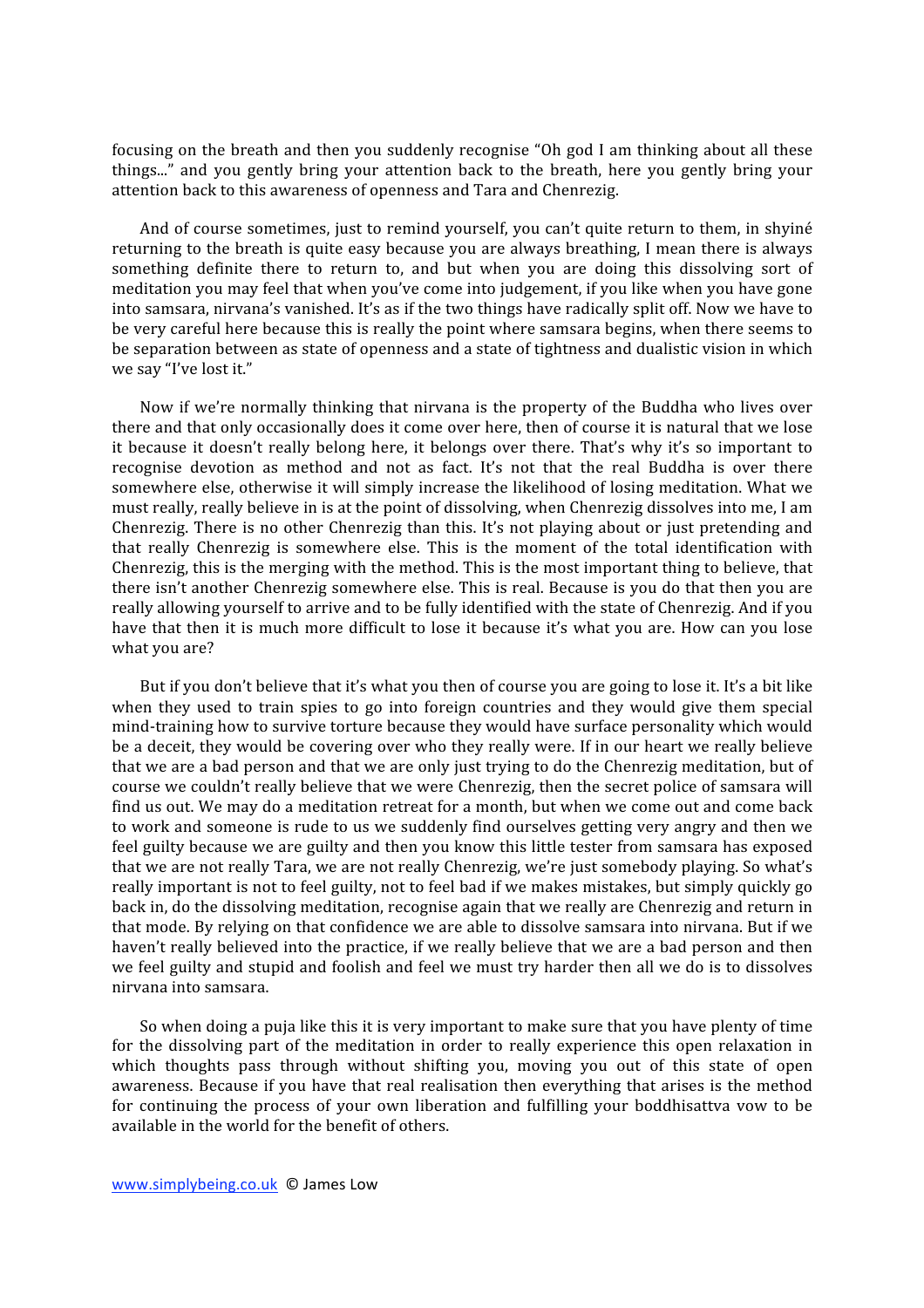OK shall we take a break for some tea and move about for about fifteen minutes. As far I understand the structure of the day we will go on to about one then there us food here. Um then from two to half past two I see some people for interview then half past two we start again and we'd finish.. three we start again? Oh!? And we go on three to about six. Is that OK? Yes. And then in the evening there was one idea to have a short meeting about just to talk a bit about the centre and dharma and things like that but it wouldn't be a formal teaching. It would be more just a general thought about centres and ... What time would you like that to be? Would you like that
immediately
after
at
six?
We
can
think
about
that
a
bit
later.

## *[Break]*

OK so I think you've got half an hour left before lunch, we'll just look a bit at the text and we'll do it together after lunch. So it starts with this prayer to gurus of the lineage. In the sense that this prayer is a continuation of the moment of initiation. Basic Buddhist belief is that all beings have basic Buddha-nature but that is meant that we all have, as the nature of our mind, emptiness. When we recognise the emptiness of our mind, and through that recognition transform the way in which we respond to thoughts and perceptions, then we start to realise this
Buddha
nature.

So there's a question "If we have this Buddha nature, how come we don't recognise it?" Now one way of thinking of this is to think that we live as humans anyway with our eyes looking out. So we look out into the world and we find meaning outside and we often structure our inner experience on the basis of our experience on the outside and because of this we are not really in touch with our own nature, but with a constructed nature that we develop in order to survive in a world of being with others. And most of the time when we grow up we have people interested in us in order to make something of us. Our parents, our teachers, our aunts, uncles, whatever, are interested in us in order to help us to be good, healthy, happy citizens. That is to say they approach us already with an image of what we should be like and they will try to bring us into an alignment with the image that they already have of how we should be in order to be healthy and
happy
and
all
the
rest.

Now hopefully the people that we get the initiation from are not working from that point of view because the purpose of the initiation is to help to connect the person with their own nature. So it's a shift of the focus instead of being encouraged to develop an identity which will fit in with the requirements of the world, one is being invited to be in touch with oneself in a way that radically shifts the identification that one has developed in accordance with the demands of the world. And so the guru, particularly in the form giving the initiation, acts as somebody who is cutting through, or subverting, one's ordinary perception of oneself. And in particular to shift the focus of attention from the need to become someone all the time to try harder, to push oneself, which is what we are ordinarily caught up in, towards a moment of recognition
of
the
innate
goodness
of
our
being.

And I think it's something very profound, in the fact that initiation is a relationship. Through the
initiation
one
moves
into
a
state
of
indebtedness
to
the
other.
Now
we
are
familiar
perhaps with the general Mahayana idea that in all our past lives all sentient beings have been our mother and so we owe them a debt of kindness. But in the Tantric tradition there is also the sense that in order to practise and to gain enlightenment quickly one needs to make use of these Tantric methods, but that the Tantric method will not work unless there is an initiation. Therefore
one
must
get
an
initiation.

*...
[gap
in
the
recording]*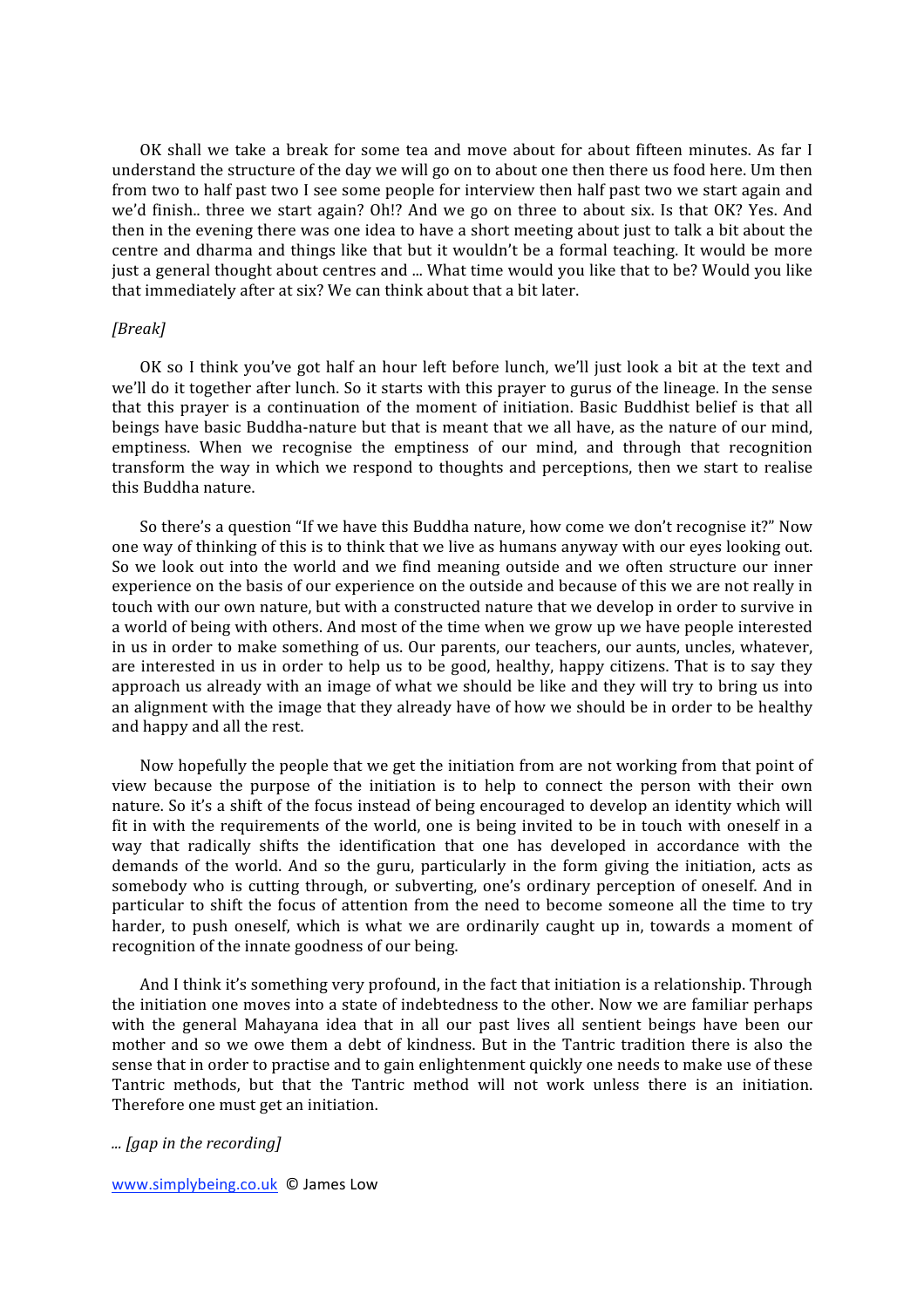... to the vegetable shop to buy potatoes. It is not a momentary, one-off transaction; it is the beginning of a relationship of an embedding oneself in a particular line of connectedness. Because the person who gives us the initiation also got an initiation and this goes right the way back through the lineage to the initiating point. And in this lineage prayer the prayer starts with the "kyab dag Dorje Chang". In the Kagyu tradition Dorje Chang is seen as representing this innate moment of enlightenment. It's almost like an abstracted Buddha principle. But Dorje Chang will also have had a guru because it raises the question of time you know. How do you have a movement from an infinite, endless enlightenment into the precise form of enlightenment as lineage as transformation? It's not as if it all begins with Dorje Chang, because Dorje Chang also has a beginning and before Dorje Chang someone else has a beginning.. it's infinite. It just keeps moving on. It's vast beyond the reach of mental conceptualisation. But Dorje Chang represents here the moment of this particular transmission of the dharmakaya into these
nirmanakaya.

So Tilopa, the first human representative of this Kagyu lineage is saying in his songs, that he is
both
completely
open
and
aware,
that
he
has
attained
this
state
of
Mahamudra,
not
dependent on anything, and yet is in devotion to *Dorje Chang*. So there are these two moments which we return to again and again of our own experience in meditation that it is just open, at that moment of it's openness it's not dependent on anyone, and yet the entry into that moment of openness
is
dependent
upon
the
relationship
to
the
one
who
gave
the
initiation.

## *[Gap
in
the
recording
as
the
tape
is
changed]*

... In some of the Hinayana descriptions of enlightenment it's as if the Buddha, Buddha Shakyamuni, at the moment of his death in entering mahaparaniryana, just vanished into this vastness, but a vastness that was not connected with anything, just out. But from the point of view of tantra this is not really how it is, because Buddha Shakyamuni is perceived as having gained
enlightenment
before
he
appeared
as
Buddha
Shakyamuni
in
this
life,
and
the
form
that he showed in this world is just one of his many forms. And that after his enlightenment he continued
to
help
many
beings
by
physical
manifestations,
by
visions,
by
rays
of
light.
And
with the great gurus that are embedded in this lineage prayer there is the sense that they have attained enlightenment or some high state and that they continue to manifest and to connect with
beings.

And the word tantra that I was saying refers to continuity, in Tibetan has the same root 'gyud' as the word for lineage. So that the lineage of these gurus, which by taking the initiation we in our own small way become part of, is the sense that one is caught up inside a system that is much, much larger than oneself. One is just, like a bead on a mala, one is connected with people,
one
is
not
independent
and
that
the
goal
one
seeks
for
is
not
an
independent
liberation where one would be apart from the world, but will be taking one's place in the ordered movement towards universal liberation. So that when we recite the prayer we do it to get the blessing of the lineage and to feel that connection with them which is also to embed ourselves in the
lineage.
And
in
that
enlightenment
is
marked
out
not
as
a
point
or
a
place
of
separation,
not a place of moving beyond suffering and beyond any demand, but of a connectedness and a responsibility
in
which
one
will
be
called
upon
to
play
one's
part.

And we have many initiations in this life and in future lives. One of the first initiations we have is usually from our mother when she keeps saying our name to us. And the name is planted in your heart as your kind of seed syllable so that when anybody says "James" I always look because this is now my marker which in a sense is a kind of initiation. It's a "I'm initiated into the life of James through that name". And I think that we can find that if we look into our own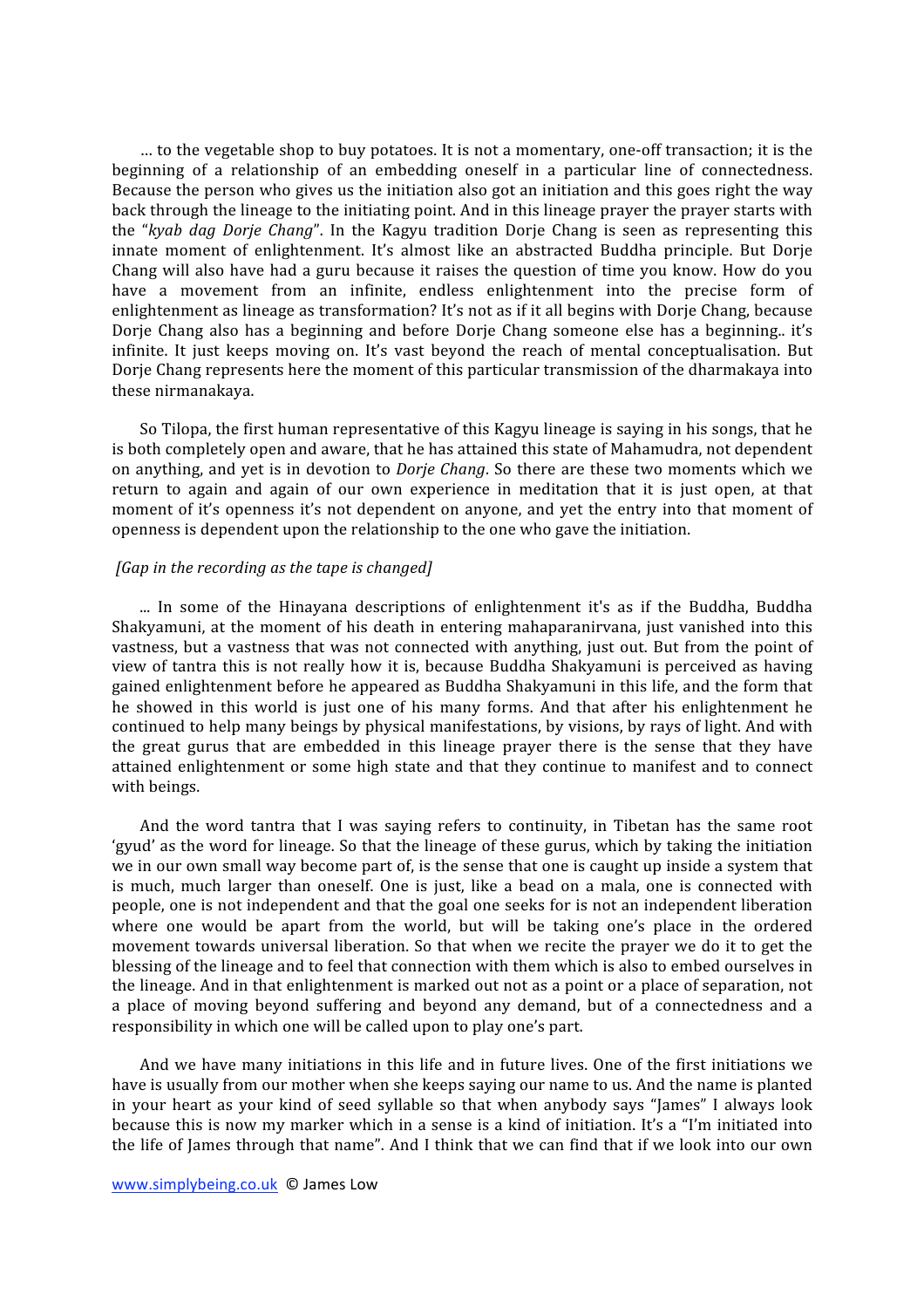history that the moments when we recognise ourself, these moments often occur in relationship to others. We find ourselves through relationship, not as something autonomous, separated off.

And you know in the stories of Buddha Shakyamuni's life, after his first enlightenment at Bodhgaya, he is always with other people. And it's likely that if we get enlightened we'll also be very busy. Because it's of course not that reality or the world or complexity ends, because remember, in the Tantric view, all that arises is richness, you wouldn't want to get rid of that richness, but one is called forth in that richness to express a compassionate being with others.

So in this sense obligation is not a mistake. The view here is very much like an Asian extended family not a Western nuclear family in which one's responsibilities and links with many, many people are part of one's identity. So it's this two-way process, we pray to these gurus
and
buddhas
of
the
past
to
give
us
the
blessing
and
to
support
us
in
the
present
so
that
in our turn we will be able to be connected with other people and be able to help them, so that it is a whole matrix of connectedness. And this is one of the reasons why we find lineage prayers at the beginning of most Tantric practices because they are a way of reinstating our connectedness,
our
indebtedness.

## **Chenrezig
practice**

The Chenrezig practice, it starts with the refuge and bodhicitta. The refuge and the bodhicitta express the same principles really as this lineage prayer. We take refuge in the Buddha...

#### *[Gap
in
the
recording
as
the
tape
is
changed]*

We'll start going through this Chenrezig practice but starting with this prayer to the Mahamudra lineage and since I've already given some reflection on the purpose of this initial prayer I won't say anything more about it and at the end of it we'll stop and I'll say something about the next section and we'll do it bit by bit going through. So is everybody sitting near where they can see it? OK Are you sure? OK so we are saying this first prayer to connect ourselves with this lineage, and particularly with the idea of the interconnectedness of all phenomena. Just as suffering arises in samsara in relationship, so the path of liberation is through
relationship
and
the
fulfilment
of
our
being
in
terms
of
open
enlightened
compassion
is also through relationship, there's nothing about separation or a private world here at all.

Chant
master!

...

Then we go on to start the Chenrezig practice itself. And it starts with the refuge and bodhicitta which is a very well known verse. And the refuge and bodhicitta balanced in this way help us to explore the nature of dependence. Because in taking refuge we say "I can't do this by myself. I need your help. I need to depend on you." And when we say the bodhicitta part we say "I am prepared to let other people depend on me. I am prepared to make myself reliable and available enough to let other people need me." And the fulfilment of the boddhisattva vow is to become as reliable and as open and generous as we believe the buddhas to be in order for us to take
refuge
in
them.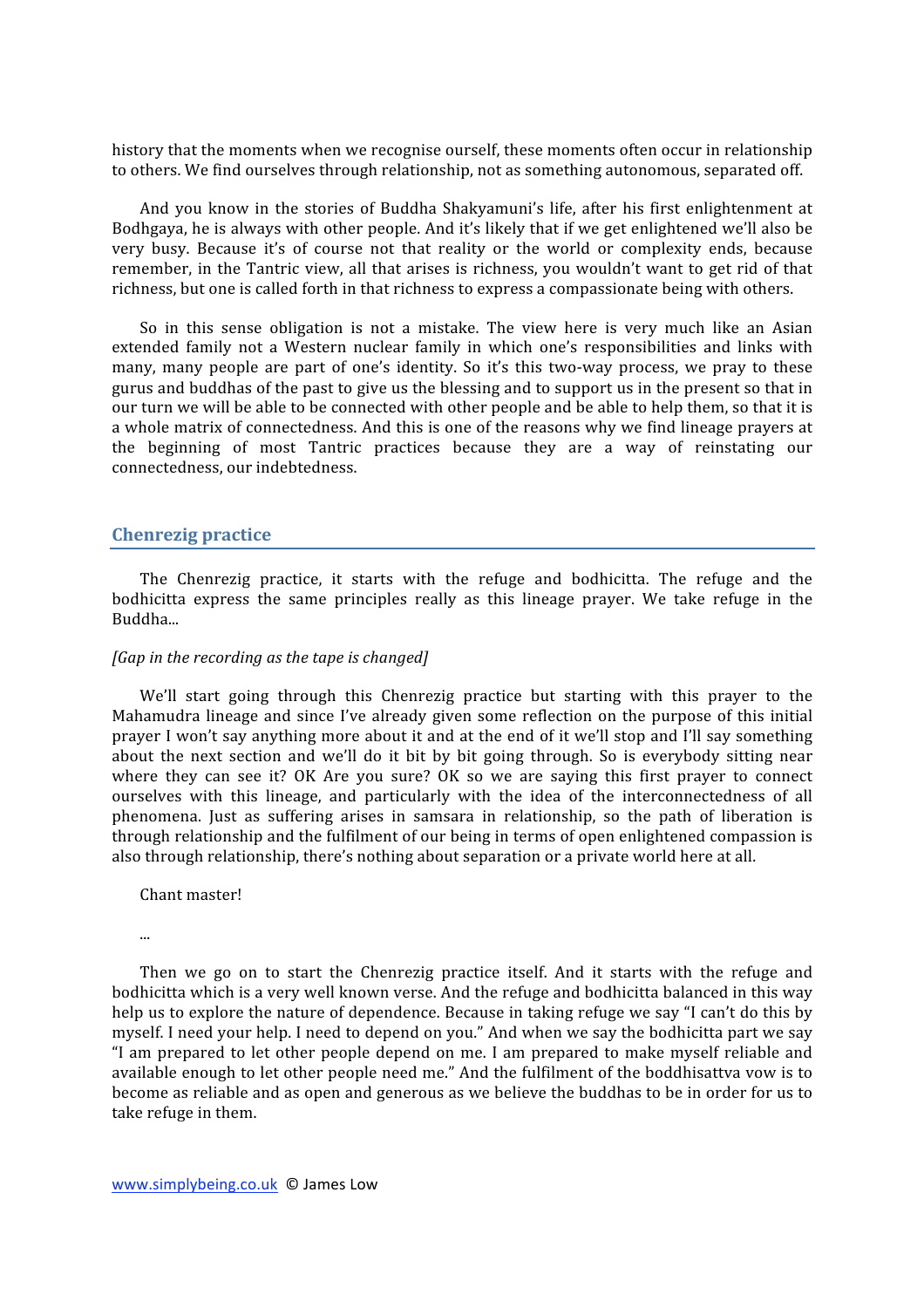This development of bodhicitta is a way of stating that all of our life now and all of our future lives we will be trying to open ourselves to develop qualities to develop an understanding that will help us to increase the benefit for others. Now this is something really quite radical. Now although we may know this verse very well and be very used to saying it we need to allow it to waken us up when the words come out of our mouths. Because it's saying I'm going to work hard and accumulate all these riches in order to give them to other people. It's as if you've been working all week long and then on Friday night you go to the boss and he gives you your money in your hand and you go out the front door and give it to all the people in the street. And you feel so happy giving your money to the people in the street that you go straight back into the factory and work right through the weekend! So I think it is very important to remember just how radical this is, how it cuts across our ordinary attention to get good things for ourselves, to make our
own
situation
safer.

So
with
this
awareness
we'll
recite
the
verse
three
times.

...

... Now a visualisation is an act of creative imagination and so we are trying to develop our ability to construct an image which will be sufficiently real to upturn the beliefs that we have that the world that we ordinarily see is substantially real. Now that's quite a difficult task isn't it because the world appears very strong and real, very hard, and our mind often appears very weak, unreliable and unstable, full of thoughts and emotion. Now in Tantric tradition the idea is that there are two stages in every visualisation and in the longer practices the two stages are usually
marked
out
as
being
separate.

## Evoking
or
developing
the
damtsigpa
form
of
the
deity

These two stages are called the stage of evoking, or developing the *damtsigpa*, which is the form of the deity that one is able to create on the basis of having an initiation because the damtsig is the vow or the commitment that one makes having had the initiation in Chenrezig to do the practice regularly. And before lunch I said something about initiation and if there are people who want to do this practice formally in a serious way then it's clearly advisable to get an initiation if you haven't had one already. So the idea is that through the initiation you are given permission to visualise the deity and it's the connection through the initiation that makes this
particular
visualisation
possible
for
you.

But this is still dependent on one's own effort to a certain extent. Now at a certain point in the
practice,
often
a
bit
later,
after
some
prayers,
one
evokes
the
pure
form
of
the
deity
to
come from a pure place somewhere else and merge into the form that you have made. And these two forms merge together and this heals the split that I was talking about this morning about the idealised pure form of the Buddha in nirvana somewhere else and the messy situation that we find
ourselves
in.

Now at the beginning of this verse, the beginning of this practice we imagine here, I and all sentient beings, all of us together, and in front of us, slightly above our heads, usually raised on the top of one's head, but usually slightly in front so that you can have a sense of who it is, there is Chenrezig. And this Chenrezig that we visualise and then the rays of light go up and then come down with the blessings of all the buddhas, and at that moment this pure form of the blessing of all the buddhas merge into the form that you've visualised to make it the real pure form of Chenrezig itself. So one wants to have no doubts then that the form that you're trying to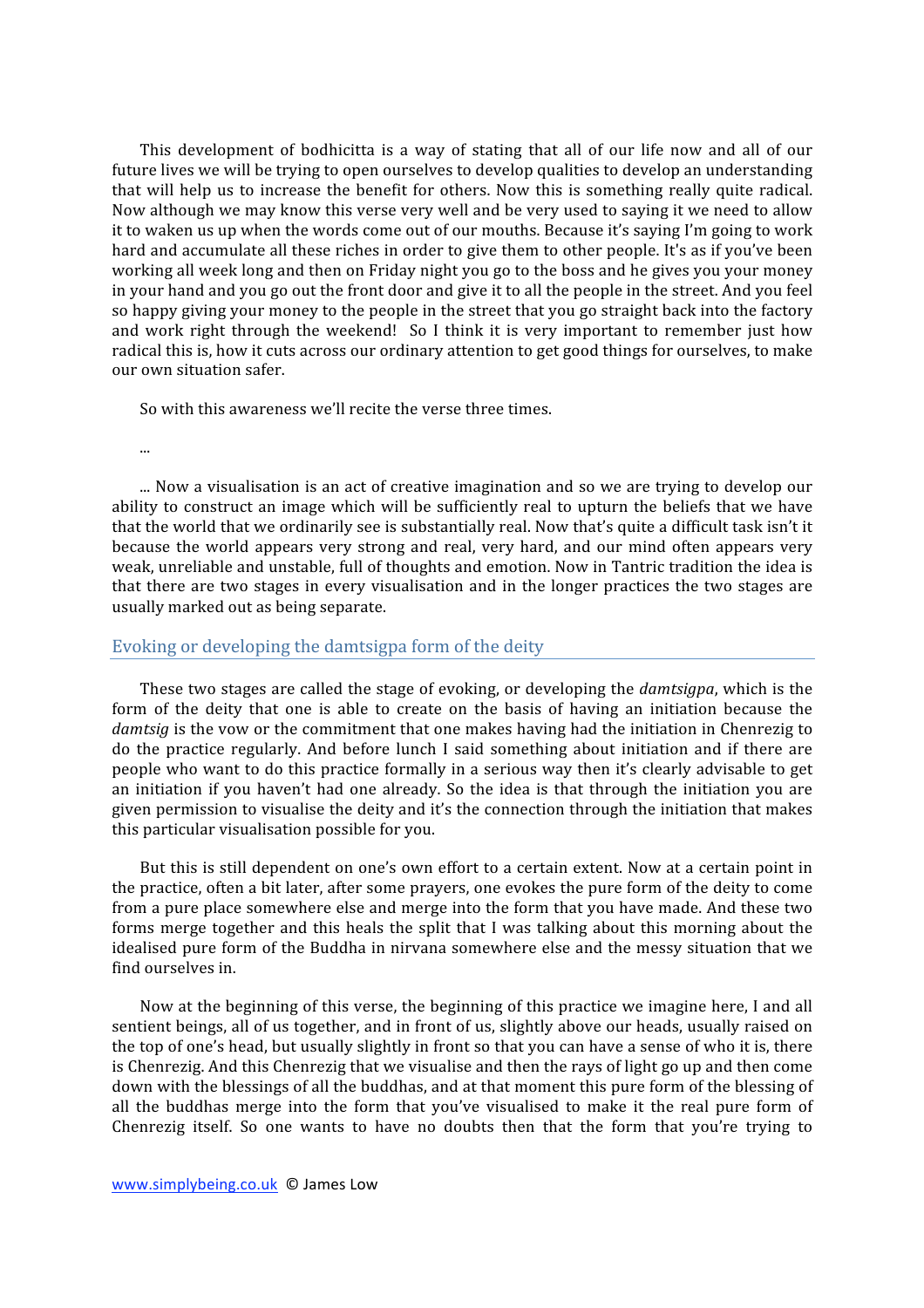visualise is the actual presence of Chenrezig. And it's this sense that this figure is the actual presence
of
the
three
kayas
that
out
of
the
emptiness
of
this
pure
open
sky
above
one,
manifests this form which is the radiance of that emptiness. This is very, very important. It's not that Chenrezig, when there is this letter Hri that transforms into Chenrezig, it's not that Chenrezig is coming
from
somewhere
else,
this
is
the
gradual
manifestation
of
a
blue
sky,
a
lotus
with
a
white moon disc, and then on top of this this letter Hri, and the Hri transforms into Chenrezig. So Chenrezig here is the natural expression of the pure open dimension of mind.

It's as if out of the openness of emptiness this form arises, we do the practise focusing on this form and then we dissolve back into this form, dissolve into it, and it take us back into emptiness. I don't know if anyone saw the film ET. ET's a very nice form. Well ET is about a little guy
from
outer
space
who
ends
up
on
earth
and
is
very,
very
sad
and
lonely.
And
he
has
to
try
to make contact with the place where he's come from, and is always trying to get with his finger some connection of light so that he can make a way of sending a message back to say "Come and rescue me. Oh come." And eventually this space ship comes and rescues him and takes him away again. And in many ways this is the model of this kind of practice. We've somehow ended up wandering around on their weird planet. We're not quite sure what we're doing here, but we want to get home, but we don't even know where home is. And this is really what the practice is doing. It's calling from space, this, if you like, this spaceship of Chenrezig which manifests and takes us back into space. It takes us out of a dualistic world into this world of spaciousness.

And of course if you know the film ET for ET it's quite desperate because he's going to get sick if he stays on earth much longer. And similarly for us staying in samsara every day exposed to all sorts of confusions, all sorts of dualistic experiences, all the demanding projections of other
people.
To
be
here
is
very
dangerous.
We're
likely
to
get
more
and
more
confused,
create more
and
more
negative
karma
which
will
result
in
rebirths
which
will
be
difficult
to
manage.
So when we do the practice we really want to have the sense that this is enormously important. Most of our lives, most of the days the hours go by and we are caught up in strong dualistic understandings, seeing the world as strongly real. So it's very, very important with as much concentration,
with
 as
much
intensity
 as
we
 can.
Not
 a
 tight,
 anxious
intensity,
 but
 a
 relaxed, focused intensity allowing our sense that this is very important. This practice is a place in which we
can
transform
our
experience
from
dualistic
samsara
to
open
nirvana.

And this is a very beautiful practice. The verses are very, very sweet with the words, how they're expressed and it's strongly saying again and again "You must come and give us you blessing. This world is very, very dangerous. We have been wandering in samsara for a long time." This is a time to use attachment, to transform all the attachment that you have, all the hope that you have, the attachment that you might put into getting new clothes, or a better car, or a better job, or a better lover, to put all of that desire and hunger and attachment into the practice.
Because
it's
Chenrezig
is
described
as
being
a
wish‐fulfilling
jewel.
Instead
of
having
to go to this place to get this need met and that place to get that need met, by focusing fully in this practice and entering into the practice the transformation that can be effected turns our experience of the world from being a dangerous and exciting place into a calm, open and easy place.

Now for some people visualisation is quite easy and for other people it is quite difficult. The main thing is to have the feeling of the presence of Chenrezig because it's by having the sense of the presence with as much light and visual richness as you can, with the devotion that brings all your energy contracted into your heart so that when you are reading it and praying it really trying to have this feeling that it is coming through your heart, this helps to bring all our being,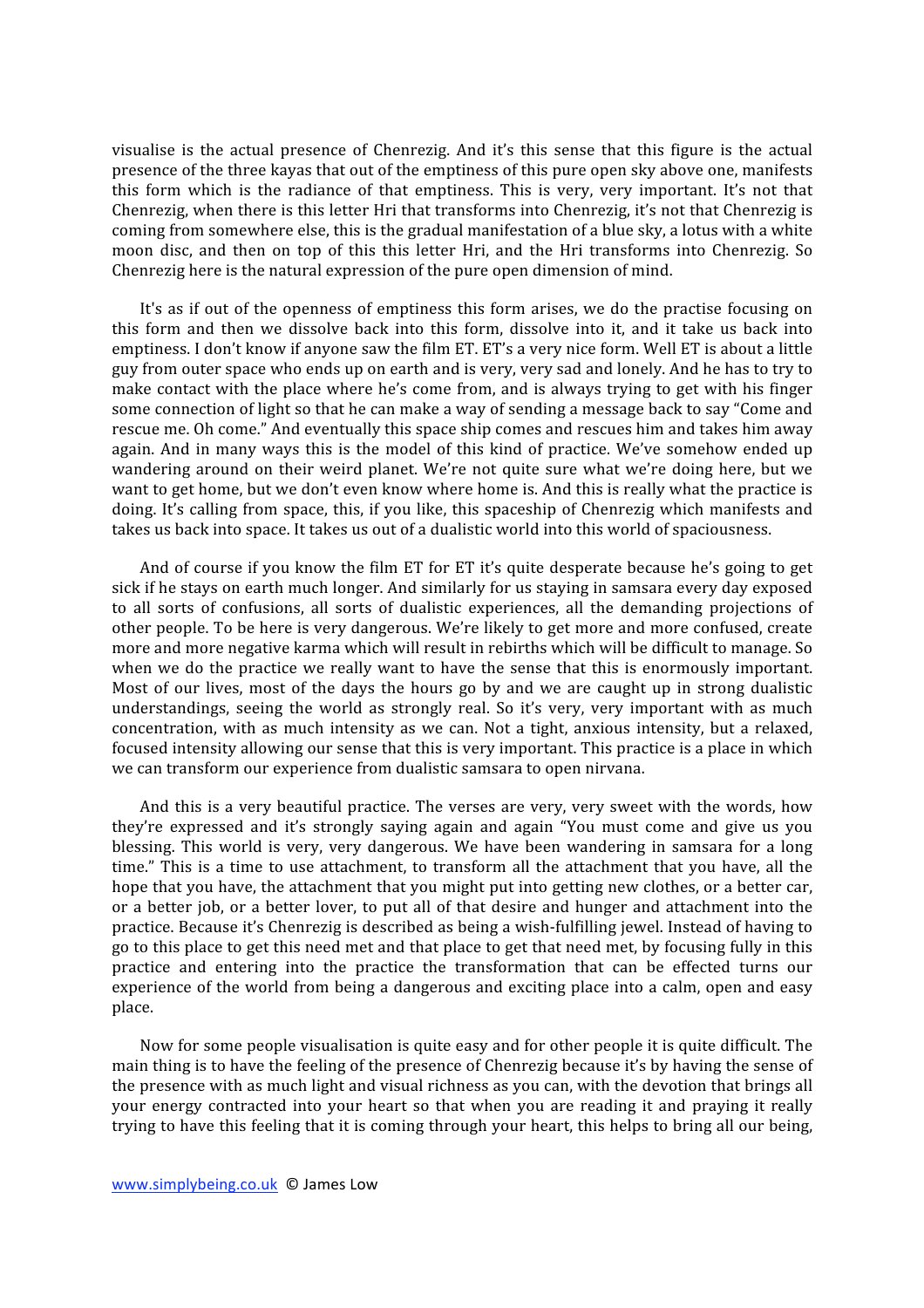all
our
diffracted
attention
into
one
point
and
then
really
helps
us
to
move
towards
the
essence of
the
practice
which
is
the
dissolving.

## Using

devotion
to
focus
the
attention

So that the whole recitation up to page twelve B is about using devotion to focus the attention.
Then
we
recite
the
mantra
many
times
and
again
this
is
about
focusing
the
attention, imagining these rays of light coming from Chenrezig and flowing into ourselves so that subject and object are getting closer and closer in nature. The qualities of Chenrezig are flowing in and getting
more
close
to
how
I
am.
And
then
having
done
a
lot
of
this
"*Om
mani
padme
hung*"
when we stop reciting Chenrezig dissolves from the top down and the bottom up into a ball of light and comes down through the crown of our head, down into our heart and then our body also dissolves down into one point, and then you just do this very, very slowly, as slowly as you can, feeling everything moving down into one point, and sometimes you get the sense that this is like a sickening vortex, as if you are spiralling into nothing. And that's the way the energy goes right down
into
the
heart
chakra.
And
you
go
into
that
point
and
then
open.

And
then
one's
just
remaining
as
relaxed
and
open
for
as
long
as
possible,
allowing
thoughts to just move through whenever they arise, not chasing after them as they go, not becoming interested in them and not waiting expectantly for another thought to come. And just experiencing the thoughts and feelings themselves, this is the sambhogakaya. This is just the radiance of the empty openness of mind. And then very gently allow ourselves to open within to this
 room
as
meditation
experiencing
 the
 room
as
 the
nirmanakaya
with
other
people
around with us all as expressions of nirmanakaya. So as the lines say "Our own bodies and all the form we see is the pure form of Chenrezig. All sounds are the pure speech of Chenrezig. And all thoughts
are
his
thoughts."

And then we finally recite the verse to open whatever openings have occurred in this, we open them further to all beings, although all beings are already included in this state of openness,
because
there's
no
separation
here
between
meditation
and
non‐meditation,
between ourselves
and
others.

...

OK if we take a short tea break now for a maximum fifteen minutes and as you go into that. try to keep the sense of that meditation with you, just observing how you can be open and how things close, how you get locked maybe in a conversation with someone. And remember that this is a Buddhist centre so it's quite allowed to be weird! So that if you are talking to someone and you are getting a bit lost you can just leave the conversation and sit for a couple of minutes and
then
go
back.
Enlightenment
is
certainly
more
important
than
social
convention.
And
if
we remember how rude Milarepa was to his poor sister I'm sure we won't be doing anything too shocking.

## *[Break]*

There
may
be
some
questions
you'd
like
to
raise...?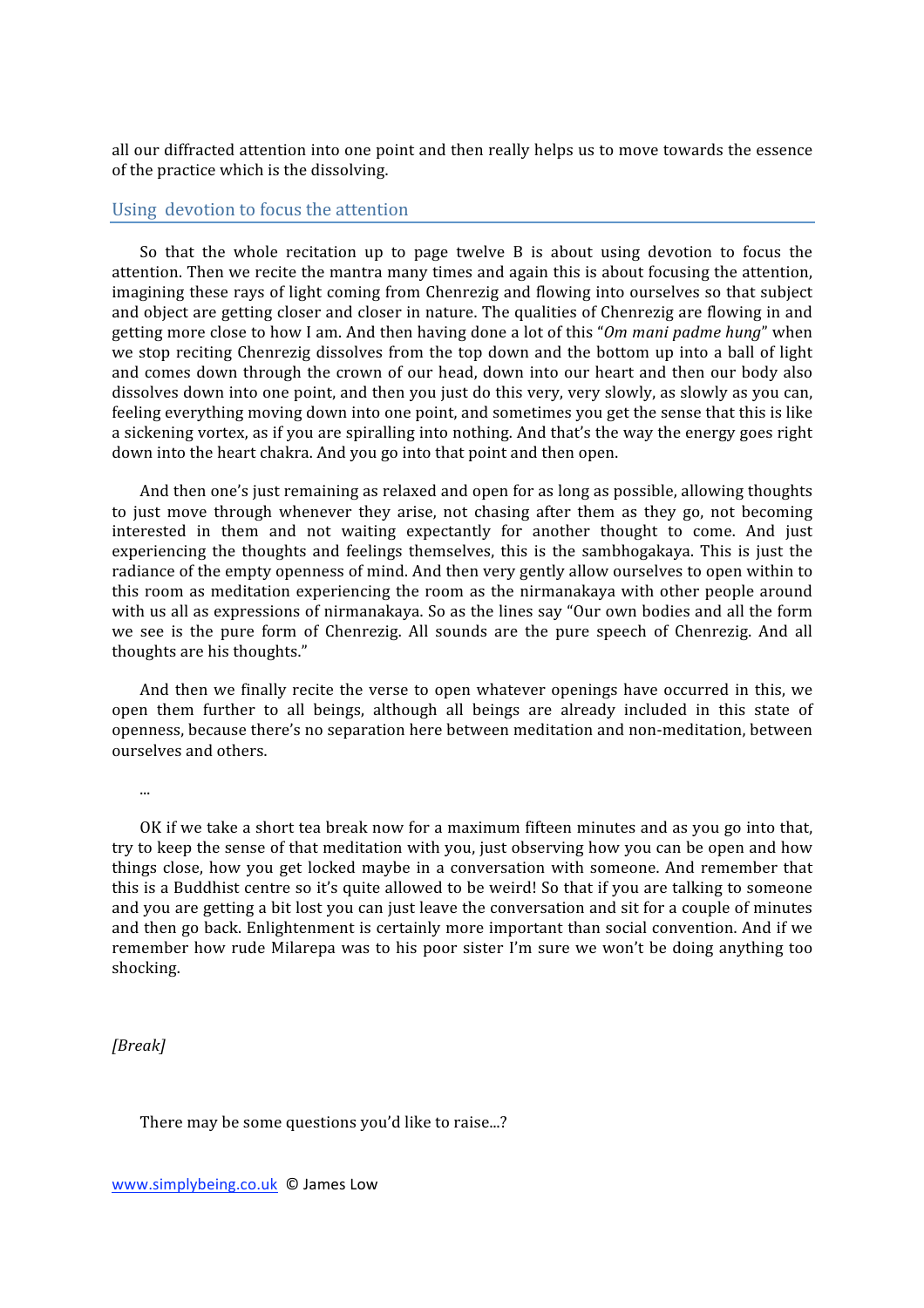*[She
say
there
is
one
question
after
building
up,
what
is
the
moment
where
Chenrezig
melt
into you?]*

Now you can do this practice here in two different ways. At the end of doing the mantra, as you are doing the mantra you imagine these rays of light going out from Chenrezig and they go out in all directions so they are also going through your own body. So there's Chenrezig and there's you in your body with Chenrezig above you, but it's all now has the nature of Chenrezig. So if you've been doing that practice and you are very, very clear about this and you feel very open at that point then you can just follow the instructions that's in these small letters there which is saying recognise your own nature which is in this state which is free of any division of subject-object and something in between. So that would mean that you would be reciting this mantra, and if you are going to work in this way then the best thing to do is to as you are doing this "Om mani padme hung Hri", at first maybe you're just imagining Chenrezig on top of your head, and all of this rays of light going out and it's purifying you. And then once you've done this for a while and you have a sense of it then you start doing it with your eyes open. So that you are going
from
this
state
of
purification,
working
with
a
kind
of
mentally
developed
image,
this
pure image, and then you are gradually doing it with your eyes open and bringing that sense of that image into the world, you are merging it straight in while you are still doing "Om mani padme" *hung*".

And as you are doing this there is no sense of a subject doing it to an object. There is just this sound arising and this state of openness full of light which you could see as self and other, but you
experiencing
it
now
as
a
connectedness.
And
that
then
leads
you
into
these
next
three
lines. Where it's saying "all appearance has the body of Chenrezig, all sound is like the mantra of Chenrezig and all thoughts are like the great wisdom of Chenrezig." And that's a good way to practise but I think it can be a little bit difficult at the beginning. It's maybe easier at the beginning to do the mantra recitation and then you have Chenrezig on the top of you head and just as we did it there, dissolve Chenrezig from the top down and the bottom up into a ball of white light, comes down from the top of your head into your heart. Then your body which is now
the
same
as
the
body
of
Chenrezig
just
light
and
emptiness,
form
and
emptiness,
dissolves down into this ball of light and then the ball of light goes out and there is this open space and then
you
can
work
with
the
purification
of
attachment
to
thought.

I mean the main thing is that by practising regularly a practice like this becomes just automatic and you just merge into it as you are reciting it. Like if you've ever sung maybe in a choir and you really know a song and everyone's singing it together and just you have this feeling of being completely merged, you don't hove to think of the words, you are just moving right through the music and everything's moving together. And really that's how one needs to move into this puja, that it's you and the puja moving together and in that way the sense of being a self trying to do the puja or doing the practice is dissolved into the becoming of the puja. Because the practise of the puja using sound is to bring yourself into an at-oneness with the world,
to
minimise
the
subject‐object
division.

*[She
say
I
always
try
very
hard
to
understand
it
is
Chenrezig
not
also
a
symbol
for
everything*  or do you ever realise that embodied compassion and is it not that we internalise or we come to *identify with Chenrezig to develop our own compassion like a vehicle?]* 

Yes
it
is
a
method.

*[she
say
actually
when
we
use
language
and
the
using
of
language
signifies
the
separation
and*  all the puja you work with the separation like there is the lama or Chenrezig and he is above or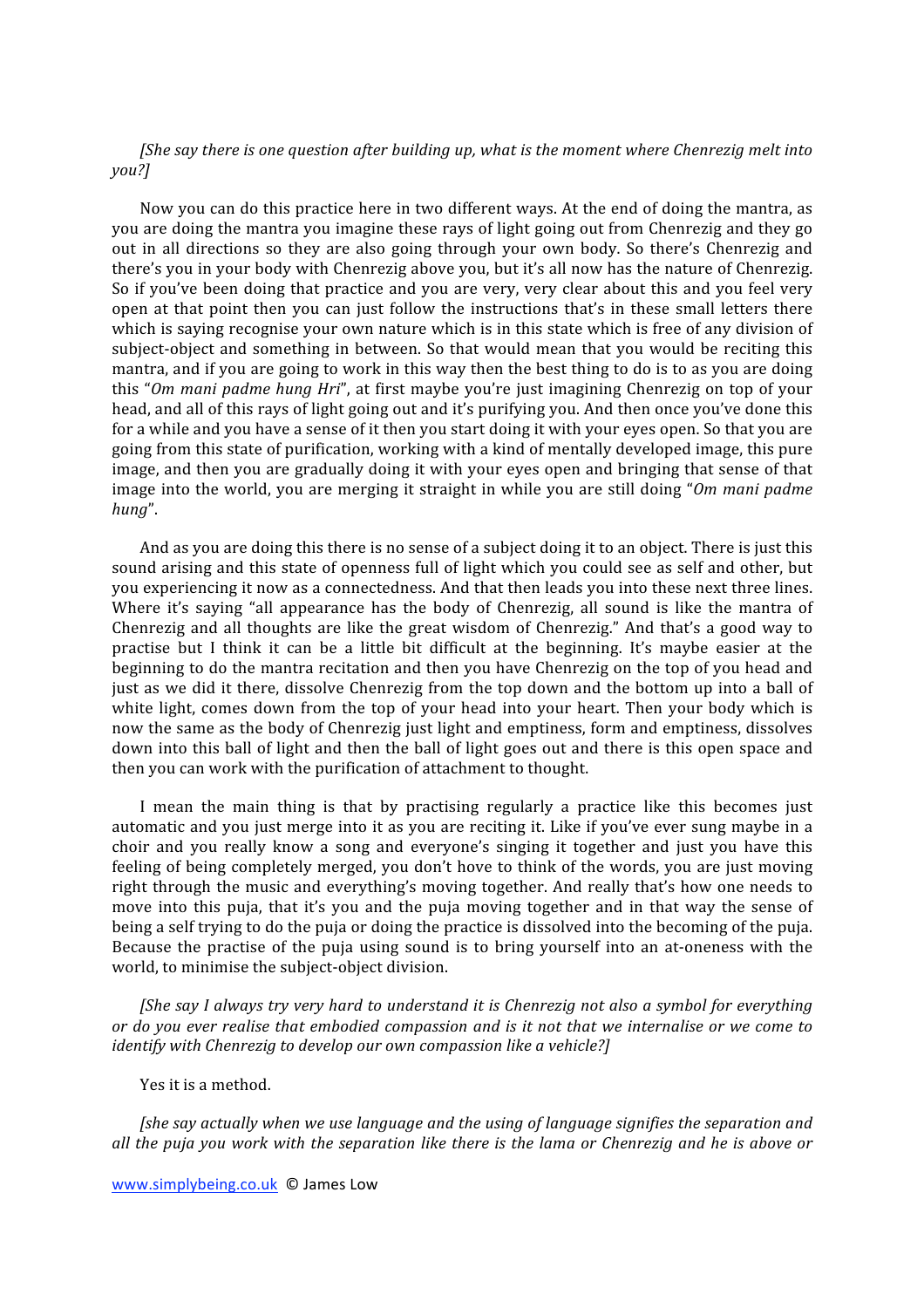## what you told this morning, here is nirvang and guru and here you are in samsara, and through all *the
thing
it
goes
the
separation.]*

It's true. There is a separation but you are using separation to end separation. Because usually our separation is spread out and diversified through many different objects which attract us or repel us. So we are pushing and pulling on the world all the time. What we are saying when we sit down to do the meditation is that "You Chenrezig are more important than anything else in the world. Although I've got many demands on my time and there are many things I should be doing I'm going to forget about them and concentrate on you. So all of my energy is going to be focused on you." And so all the kind of ways in which one is extended into the world are pulled into just one point. I mean pujas are often very beautiful in their chants and are often done with instruments, a lot of nice music, you burn incense, you have nice smells, you might have an arrow with five coloured silken threads on it and be waving, you might get up and dance. In the early days people did many different things. The structure of a Tantric puja is really
the
structure
of
a
seduction.

For example in the bigger pujas you start by building a wall of vajras around you. And you build this wall of vajras and you say "Nothing from outside can come in here. There are no demons in here. Inside we are completely safe." Just as if you might decide that you want to spend the weekend with someone. You take the phone off the hook and you tell people "Don't call"
and
you
answer
the
door
and
you
can
just
stay
in
bed
with
your
friend.
And
then
you
might have bought some very nice foods that you want to offer to your special friend and then make sure that the place is warm and have some nice music, and even say some nice things to them "Oh you're so wonderful. I've never met anyone like you. You are my heart's desire. When I look at you I feel so good..." This is exactly the structure of the puja. You are too cynical for this! And so in this atmosphere, in this mood, which if you are doing a big puja maybe takes eight hours or something to recite, there's all kinds of waves of increasing energy and decreasing energy. So the mood is the erotic in general. With this kind of deity it's a soft erotic mood that's being established.

There are four main kinds of activity that are embodied in pujas. And the normal Tibetan name for a puja is a *trinle* which means an activity. There are four activities - pacifying, increasing, overawing, by looking very impressive, and the fourth is destroying. But all of them are posited on a primary relationship of the erotic or the merging with the central deity. A practice with this form of Chenrezig belongs in the first section, it deals with pacification. It deals with cooling down difficulties, pain suffering, thunderstorms, anything like that. In the kind of practices that deal more with increasing and overawing you get more sense directly of the erotic. And you get that in the mainstream practices of Guru Rinpoche or of Kuru Kulla. But anyway inside this structure you set this environment which is rich, sensually exciting and you in doing the practice want to be alive. It's not like doing *shyiné*. You don't want to have it all calmed
down
as
if
you
are
almost
near
death
experience.

Then you start to move into this more close involvement with the central deity. And the mantra remember although it's not visualised here, it's usually imagined revolving around the seed syllable of the deity in the deity's heart. So there's a Hri in Chenrezig's heart and "Om mani padme hung" is running round it. And every time you say "Om mani padme hung" it's like pulling on Chenrezig's heart strings. "Ahhhhh" It's a bit too romantic for you huh? [I'm overwhelmed!] So there's a sense of Chenrezig's heart softening and warming and that's why these rays of light are coming out. This is the gift of Chenrezig's love. So our love is going to Chenrezig and Chenrezig's
love
is
coming
to
us.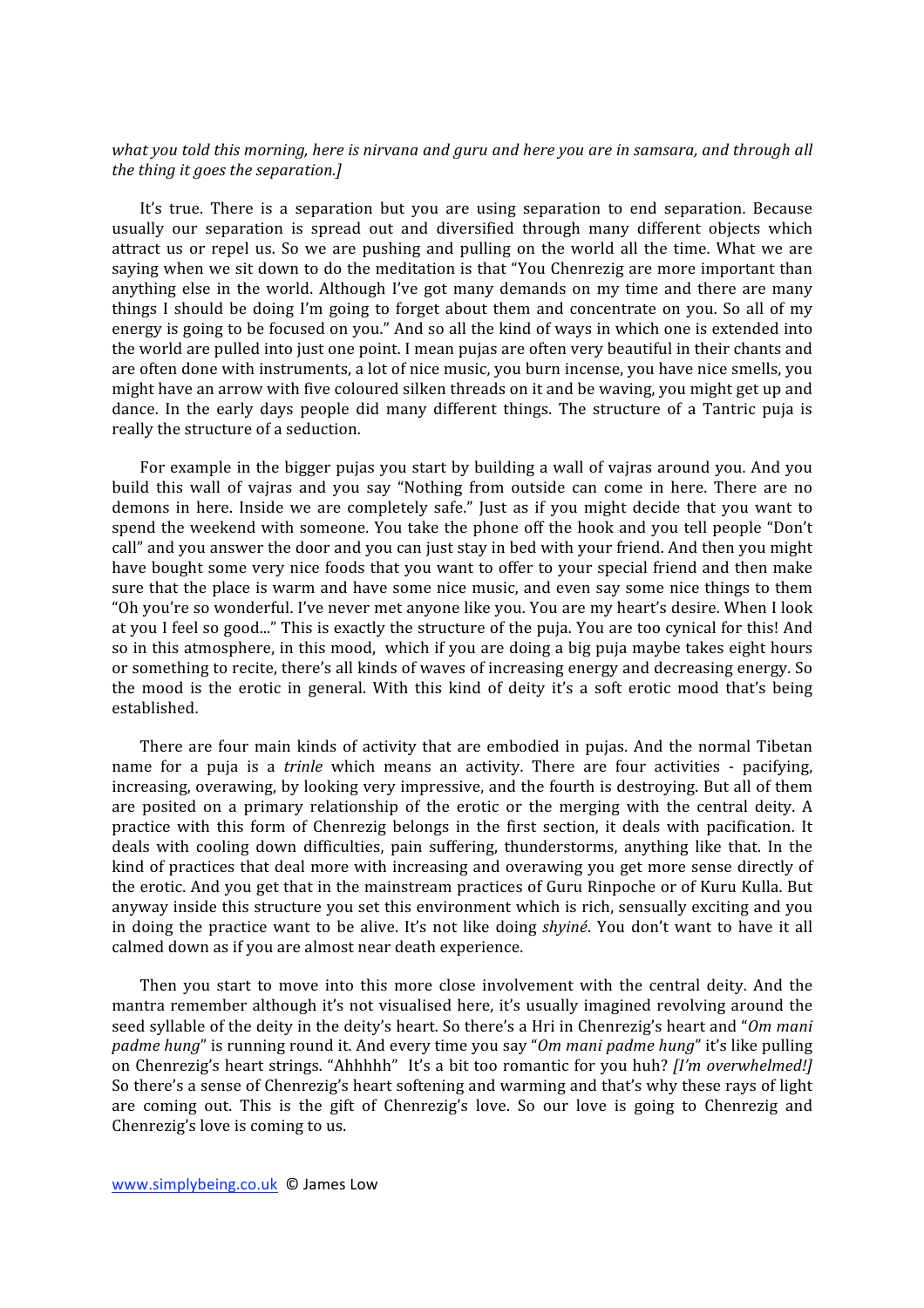It's with this mood of moving closer and closer together of longing and coming closer together and incredible pulse of separation and the unbearable pain of separation and finally there is the merging. So it's a very erotic moment. It's a moment of complete merging of object into subject, subject into object and just out. There's all the energy build up reciting the mantra, and for example if you are doing a practice with Guru Rinpoche you might do this seven line prayer with cymbals and drums and then there's the great crescendo and then there's silence and
Uhh!
then
there's
dissolving.
So
there's
a
huge
build
up
and
then
there's
a
collapse
into
one point.

So it's using the language of separation to bring about the dissolving of all separation. And then
when
we
come
out
of
the
meditation
again
we
speak
language
but
we
understanding,
but we are paying attention to the sounds that come out of our own mouths and the sounds that come from others into our ears, this is the play of this state of openness. So that we have used the power of separation, coming into one point, to dissolve separation. And that's why it's really very, very important to really give yourself enough time to do the dissolving. Otherwise if you are
doing
all
these
prayers
it
is
like
having
a
lot
of
sexual
foreplay
and
getting
very
kind
of
wired up, and then having no release. It leads into a kind of frustration that makes people feel guilty that their are not making any practise in the meditation and all the rest of it, because they're trying
very
hard
but
they
don't
get
anything.

## *[How
do
you
create
space
in
tight
situations?]*

#### Can
you
give
an
example?

## *[An
employer
tries
to
put
some
negative
things
on
you.]*

Well from the dharma point of view there are different things that you can do. From the point of view of Mahamudra not to take seriously what is going on is very, very important. If we are not attached to an particular outcome, to any particular idea of how things should be, then however they arise would be OK. In Mahamudra this is called "one taste", where whatever is occurring
just
has
the
same
taste
of
emptiness,
whether
in
ordinary
terms
it
would
be
good
or bad,
 pleasant
 or
 unpleasant.
And
 the
 best
way
 to
get
into
 this
is
 through
 doing
 the
 dissolving meditation and then being able to remain open for as long as possible as different kinds of thoughts arise. Because then when we are practising just with the arising of thoughts and emotions, if good thoughts come and we are not enticed by them, we're not excited by them, and bad thoughts come and we're not frightened of them and try and push them away, we get this sense that they are just flowing through.

And then as the meditation evolves and we come into the world with it, coming into the world is essentially only linking perception with thought. That's all it is. When you meditate and then you open your eyes, you have a visual perception which is over layered with lots of thoughts. And so the more one has practised internally without this way of not being pushed and pulled by good and bad thoughts, when good and bad thoughts arise mixed in with perceptions
one
has
more
power
not
to
respond
to
them.
And
then
responding
from
this
one's response usually has some focus in it, not because one's consciously focusing in it, but because thoughts are arising out in a very direct way. And when this hits someone else they get a sense that
this
is
not
someone
to
mess
about
with.

Because one is entering into the situation not in terms of hopes and fears, of gain and loss, but just being present. I think that's the ideal way to really proceed and of course one has to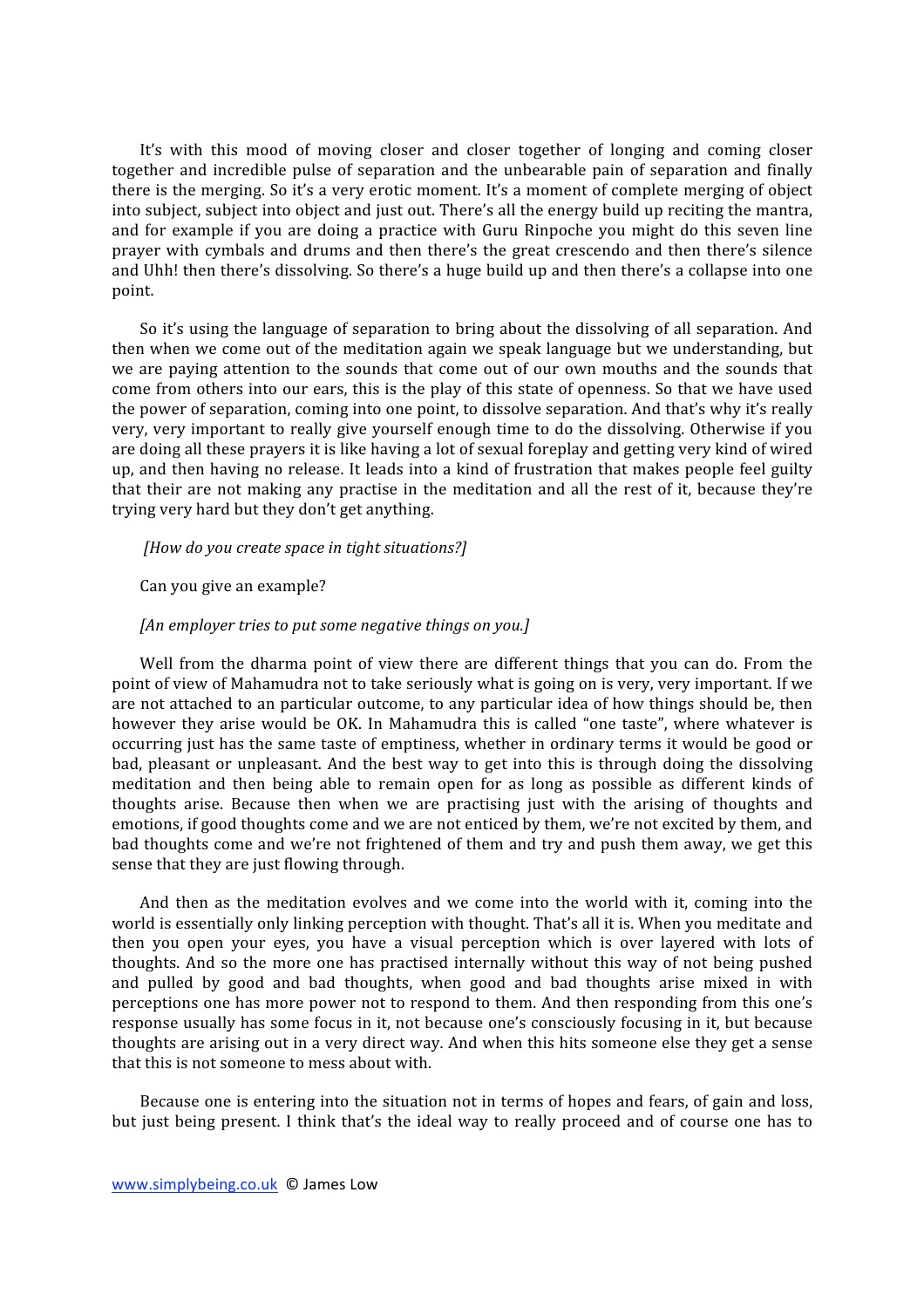have all the preparation before you come into this situation. There's not much that you can do. However through the use of mantras you can also try to shift the energy of the situation...

#### *[Gap
in
the
recording
as
the
tape
is
changed]*

... and these would operate in terms of these four functions that I've just mentioned pacifying, increasing, overawing and destroying. So that for example you might do a lot of practise
of
Chenrezig
or
Tara.
Through
that
you
are
calming
yourself
down
and
you're
creating
a sort of calm aura around you and you are also directing a very calming energy towards the other so
that
you
are
cooling
everything
down,
giving
space,
pacifying
it.

Or by increasing things, by doing a kind of Guru Rinpoche practice for example, you might focus on the richness of the world, the possibilities that are there so that you feel not trapped in that situation with your boss. So that you really know that you can always get other work, that the world is a very rich place with many roads passing through it. And that sense of richness and possibility you also convey through yourself to the other person so that they don't feel so locked or so trapped. Or the third one with the overawing you might focus say on Kuru Kulla or one of the more threatening forms of Guru Rinpoche and increase your own sense of power and staying very, very strong in the sense of this power radiating out from your; that everything is going in one direction. The whole world is shining out from you, that nothing's going to come into you but it's just radiating out. Absolute narcissism. It's quite fun. *[It's very seductive.]* 

And the fourth way would be through focusing on a practice that is concerned with destroving. Which would be a wrathful deity like Dorie Purpa or Dorie Trollo. Practices like that there's a lot of symbolism there's a lot of symbolism of grinding people down, squeezing their head till their eyes pop out. *[It's nice isn't it!]* And in that way you would go into the situation with a sense that you are very powerful and you can completely control the situation and you would carry with you a slightly frightening edge. And people who do that are a little bit 'Woah, there'
which
might
make
someone
back
off.

So I hope it would be clear from these four kinds of procedures there is an increasing intensification of subject-object duality in the practise of them. So as a general principle if your experience
and
understanding
of
emptiness
is
not
strong
you
should
always
stick
with
pacifying activity because when you go to the other level of destroying then all you do is intensify a strong sense of subject and object. The reason that these destroying practices exist in Tibetan Buddhism is that they are a very radical form of compassion and they are grounded in putting the demon or the disturbing other into emptiness. It's not annihilating them as one ego trying to overcome another, but it's wiping them right out into this emptiness where they can recognise their
own
nature.

Just as this practice here has some erotic element in it and we can use it as a way of purifying our longing and our attachment so these wrathful practices are a way of purifying our hatred and murderous rage. But it's very tricky to do that unless one is very clear about emptiness. Otherwise you might go into a self-seduction and imagine that you're practising the dharma
and
becoming
more
and
more
angry
and
perhaps
psychotic.

And then as a more general way of dealing with difficult situations is to take the attitude that Shantideva
points
out
when
he
says
that
"Our
enemies
are
our
best
friends"
because
they
show us our anger and they give us something to work with. Difficult employers or difficult relationships really point up to us the way in which become tied in knots ourselves. And in that way one can make use of the dangerous situation by seeing it as something one can learn from